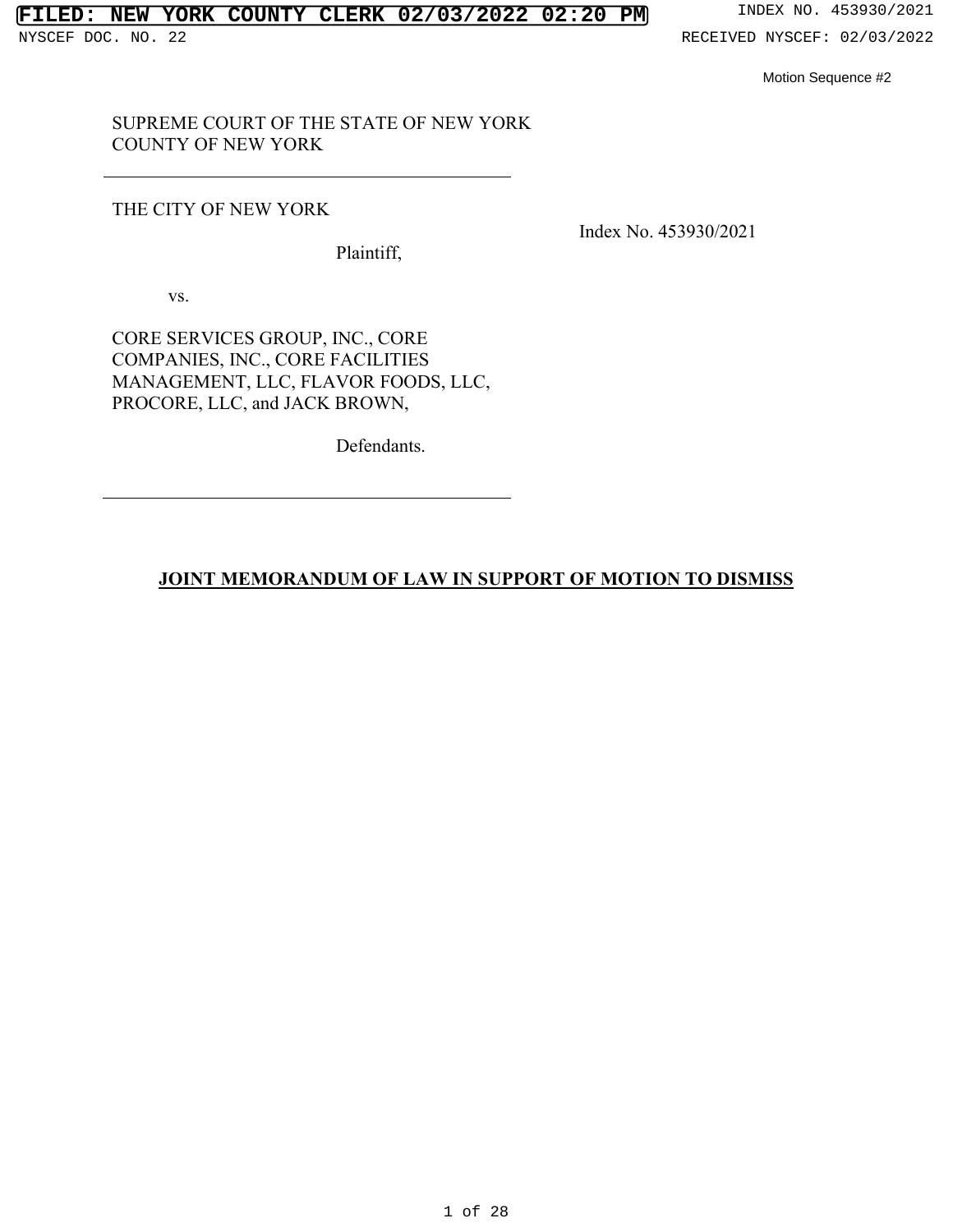# **FILED: NEW YORK COUNTY CLERK 02/03/2022 02:20 PM** INDEX NO. 453930/2021<br>NYSCEF DOC. NO. 22<br>RECEIVED NYSCEF: 02/03/2022

#### TABLE OF CONTENTS **TABLE OF CONTENTS**

#### Page **Page**

| I.                                                                                                                    |                                                                                   |                                                                                                                                  |  |  |
|-----------------------------------------------------------------------------------------------------------------------|-----------------------------------------------------------------------------------|----------------------------------------------------------------------------------------------------------------------------------|--|--|
| II.                                                                                                                   |                                                                                   |                                                                                                                                  |  |  |
|                                                                                                                       | CORE Has An Exceptional Track Record Of Providing Services To<br>A.               |                                                                                                                                  |  |  |
|                                                                                                                       | CORE Fully Disclosed Its Operational Structure To DHS, Which Happily<br><b>B.</b> |                                                                                                                                  |  |  |
|                                                                                                                       |                                                                                   | 1.                                                                                                                               |  |  |
|                                                                                                                       |                                                                                   | 2.<br>Documents Definitively Show DHS Knew All Relevant Facts Prior                                                              |  |  |
|                                                                                                                       | C.                                                                                | The De Blasio Administration Repeatedly Relied On CORE To Shelter<br>Homeless New Yorkers And Then Failed To Compensate CORE For |  |  |
|                                                                                                                       | D.                                                                                | The De Blasio Administration's History Of Non-Payment Necessitated                                                               |  |  |
|                                                                                                                       | Ε.                                                                                |                                                                                                                                  |  |  |
| III.                                                                                                                  |                                                                                   |                                                                                                                                  |  |  |
| POINT I ALL OF THE CLAIMS SHOULD BE DISMISSED UNDER THE                                                               |                                                                                   |                                                                                                                                  |  |  |
|                                                                                                                       | A.                                                                                | DHS's Own Written Words, Along With CORE's Clear Disclosures,                                                                    |  |  |
|                                                                                                                       | <b>B.</b>                                                                         | After DHS's Review Allegedly Discovered The Breaches At Issue, DHS                                                               |  |  |
| POINT II THE CITY FAILS TO PLEAD THE PERFORMANCE, BREACH, AND<br>DAMAGES ELEMENTS OF ITS BREACH OF CONTRACT CLAIM  14 |                                                                                   |                                                                                                                                  |  |  |
|                                                                                                                       | A.                                                                                | The City Fails To Plead That It Fulfilled Its Obligations To CORE 15                                                             |  |  |
|                                                                                                                       | Β.                                                                                |                                                                                                                                  |  |  |
|                                                                                                                       | $\mathcal{C}$ .                                                                   |                                                                                                                                  |  |  |
| POINT III DHS'S UNJUST ENRICHMENT CLAIM IS UNTETHERED TO THE LAW                                                      |                                                                                   |                                                                                                                                  |  |  |
| POINT IV THE COMPLAINT SHOULD BE DISMISSED WITH PREJUDICE                                                             |                                                                                   |                                                                                                                                  |  |  |
| IV.                                                                                                                   |                                                                                   |                                                                                                                                  |  |  |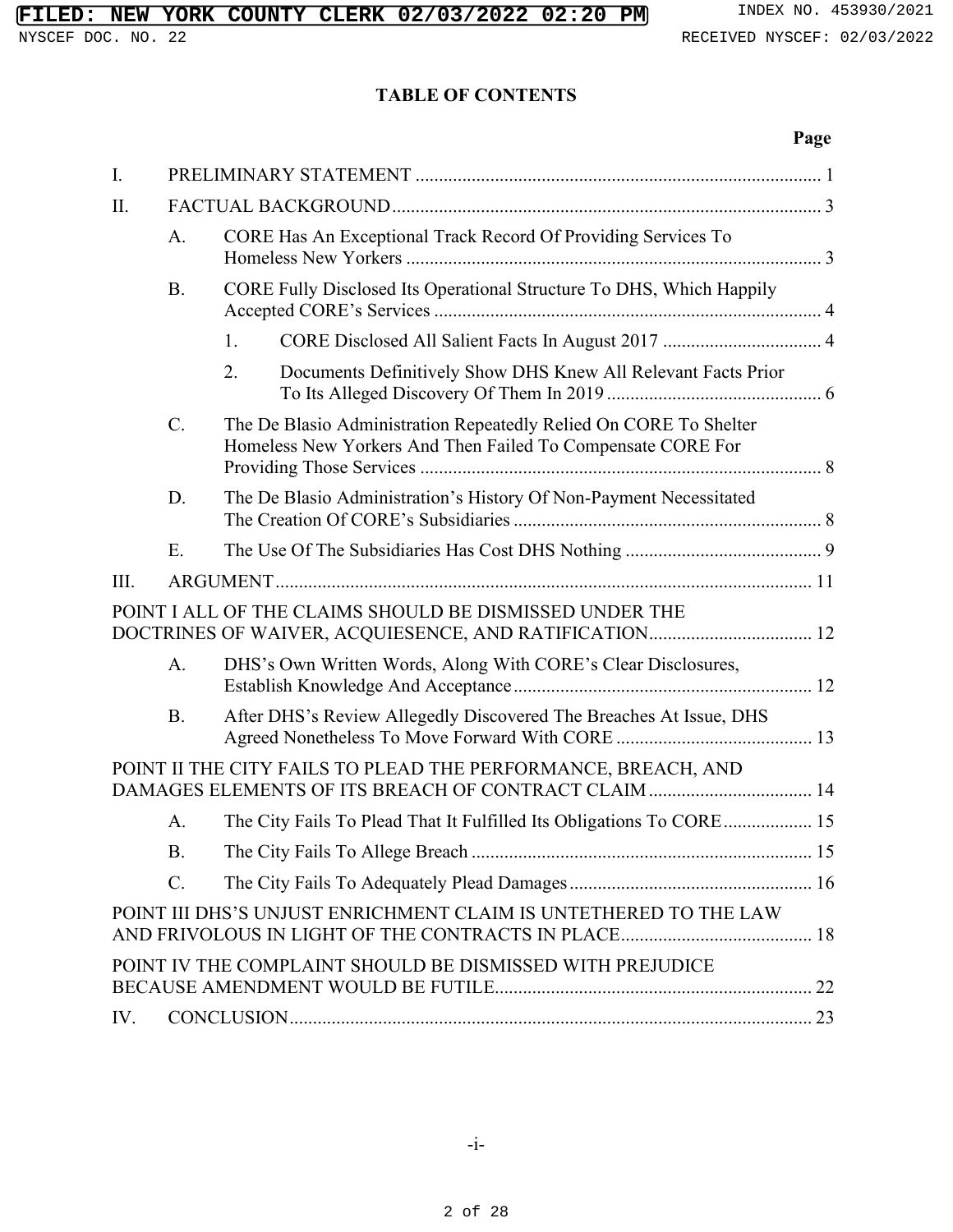# TABLE OF AUTHORITIES **TABLE OF AUTHORITIES Page(s) Cases**

#### Page(s)

#### **Cases**

| Barone v. Barone,                                                                                                     |
|-----------------------------------------------------------------------------------------------------------------------|
| Bravo v. MERSCORP, Inc.,<br>No. 12-CV-884 (LB), 2013 WL 1652325 (E.D.N.Y. Apr. 16, 2013) 15, 16                       |
| Bronxville Knolls, Inc. v. Webster Town Ctr. P'ship,                                                                  |
| CDO Plus Master Fund Ltd. v. Wachovia Bank,<br>N.A., No. 07 Civ. 11078 (LTS)(AJP), 2009 WL 2033048 (S.D.N.Y. July 13, |
| Chambers v. Weinstein,                                                                                                |
| Clark-Fitzpatrick, Inc. v. Long Island R.R. Co.,                                                                      |
| Corsello v. Verizon New York, Inc.,                                                                                   |
| Cortec Industries, Inc v. Sum Holding L.P.,                                                                           |
| Crescimanni v. Trovato,                                                                                               |
| Davis v. Clearway Mortg., LLC,                                                                                        |
| ERE LLP v. Spanierman Gallery, LLC,                                                                                   |
| Georgia Malone & Co. v. Rieder,                                                                                       |
| Givoldi, Inc. v. United Parcel Serv.,                                                                                 |
| Gordon v. Dino De Laurentiis Corp.,                                                                                   |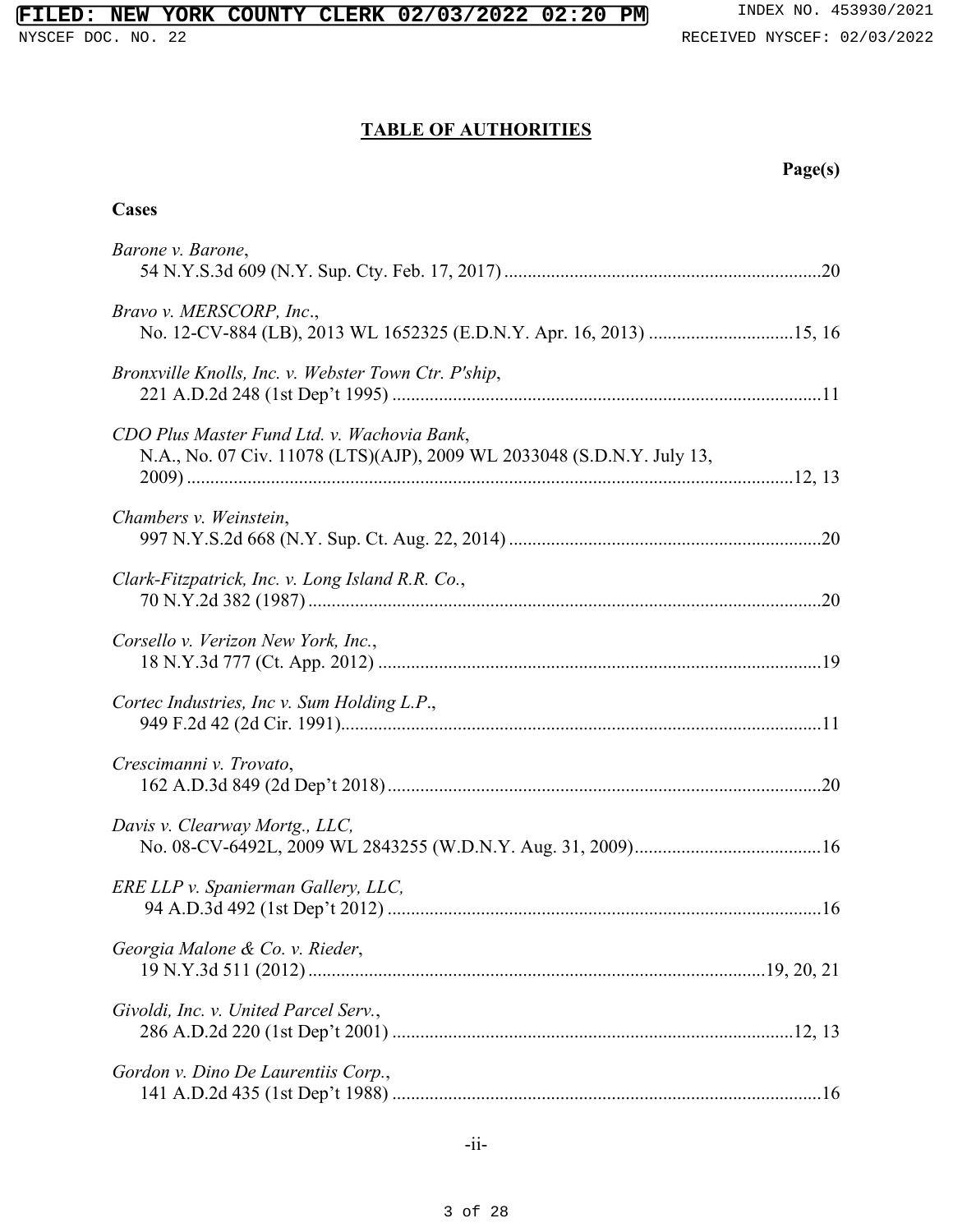| FILED: NEW YORK COUNTY CLERK 02/03/2022 02:20 PM                     | INDEX NO. 453930/2021       |
|----------------------------------------------------------------------|-----------------------------|
| NYSCEF DOC. NO. 22                                                   | RECEIVED NYSCEF: 02/03/2022 |
|                                                                      |                             |
|                                                                      |                             |
| Harris v. Seward Park Hous. Corp.,                                   |                             |
|                                                                      |                             |
| Mandarin Trading Ltd. v. Wildenstein,                                |                             |
| Miller v. HSBC Bank U.S.A.,                                          |                             |
| N.A., No. 13 Civ. 7500, 2015 WL 585589 (S.D.N.Y. Feb. 11, 2015) 16   |                             |
| Miller v. Walters,                                                   |                             |
|                                                                      |                             |
| New York Tel. Co. v. Jamestown Tel. Corp.,                           |                             |
|                                                                      |                             |
| Rite Aid of New York, Inc. v. Chalfonte Realty Corp.,                |                             |
| 39 Misc. 3d 1230(A), 971 N.Y.S.2d 74 (N.Y. Sup. Ct. Aug. 14, 2012)21 |                             |
| Scott v. Bell Atlantic Corp.,                                        |                             |
|                                                                      |                             |
| Sud v. Sud,                                                          |                             |
|                                                                      |                             |
| VCG Special Opportunities Master Fund Ltd. v. Citibank, N.A.,        |                             |
|                                                                      |                             |
| Vista Food Exch., Inc. v. BenefitMall,                               |                             |
| <b>Other Authorities</b>                                             |                             |
|                                                                      |                             |
|                                                                      |                             |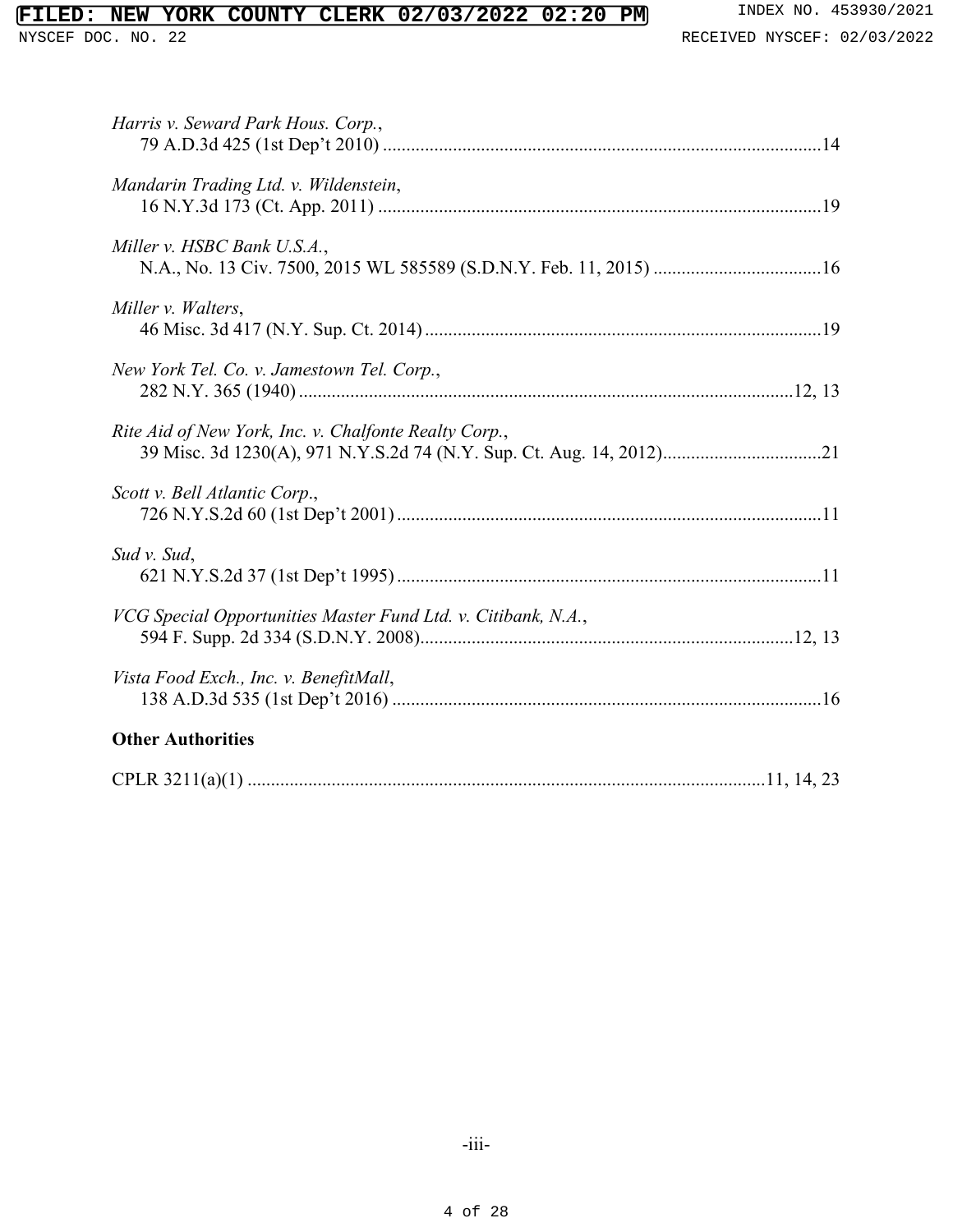Defendants CORE Services Group, Inc. ("CORE"), CORE Companies, Inc., CORE Defendants CORE Services Group, Inc. ("CORE"), CORE Companies, Inc., CORE Facilities Management, LLC, Flavor Foods, LLC, PROCORE, LLC, and Jack Brown ("Mr. Brown") (collectively, "CORE") respectfully submit this Memorandum of Law in support of its Motion to Dismiss with prejudice Plaintiff's (the "City's") Complaint. Facilities Management, LLC, Flavor Foods, LLC, PROCORE, LLC, and Jack Brown ("Mr.<br>Brown") (collectively, "CORE") respectfully submit this Memorandum of Law in support of its<br>Motion to Dismiss with prejudice Plaintiff's (th

#### <span id="page-4-0"></span>I. PRELIMINARY STATEMENT **I. PRELIMINARY STATEMENT**

This lawsuit was brought in the waning days of the de Blasio Administration. While the This lawsuit was brought in the waning days of the de Blasio Administration. While the<br>lawsuit attacks CORE, the real story here is about how the de Blasio Administration knowingly used the services of CORE, a minority-founded not-for-profit, to provide tens of millions of used the services of CORE, a minority-founded not-for-profit, to provide tens of millions of dollars in services to homeless New Yorkers and then failed to pay CORE for the contracted services. Although the Complaint baselessly suggests that CORE hid its organizational structure and use of subsidiaries from the City's Department of Homeless Services ("DHS"), overwhelming documentary evidence—including documents referenced in the Complaint—show that CORE repeatedly made detailed disclosures to the City, that DHS was well aware that CORE was obtaining essential services and supplies from CORE's wholly-owned subsidiaries within budget, and that rather than complaining about CORE's use of subsidiaries, DHS approved them, relied on CORE and its subsidiaries for emergency interventions and rated CORE as one of its best service providers. The about-face reflected in this lawsuit is not CORE as one of its best service providers. The about-face reflected in this lawsuit is not predicated on anything CORE did wrong or failed to do, but is, rather, a desperate effort to<br>deflect *The NY Times* criticism of the de Blasio Administration's handling of the City's<br>homelessness crisis. deflect The NY Times criticism of the de Blasio Administration's handling of the City's homelessness crisis. dollars in services to homeless New Yorkers and then failed to pay CORE for the contracted<br>services. Although the Complaint baselessly suggests that CORE hid its organizational structure<br>and use of subsidiaries from the Ci overwhelming documentary evidence—including documents referenced in the Complaint—show<br>that CORE repeatedly made detailed disclosures to the City, that DHS was well aware that<br>CORE was obtaining essential services and supp **EYERN YORK CORRY OF LEARN 02703/2022 02:10** there is a new view set of the system of the system of the system of the system of the system of the system of the system of the system of the system of the system of the syste

The de Blasio Administration's lawsuit cannot survive a motion to dismiss. The The de Blasio Administration's lawsuit cannot survive a motion to dismiss. The Complaint is facially deficient, and material allegations are contradicted by the documentary Complaint is facially deficient, and material allegations are contradicted by the documentary evidence. Specifically, the documentary evidence shows that CORE provided essential housing and other critical services to New York's homeless and otherwise vulnerable populations for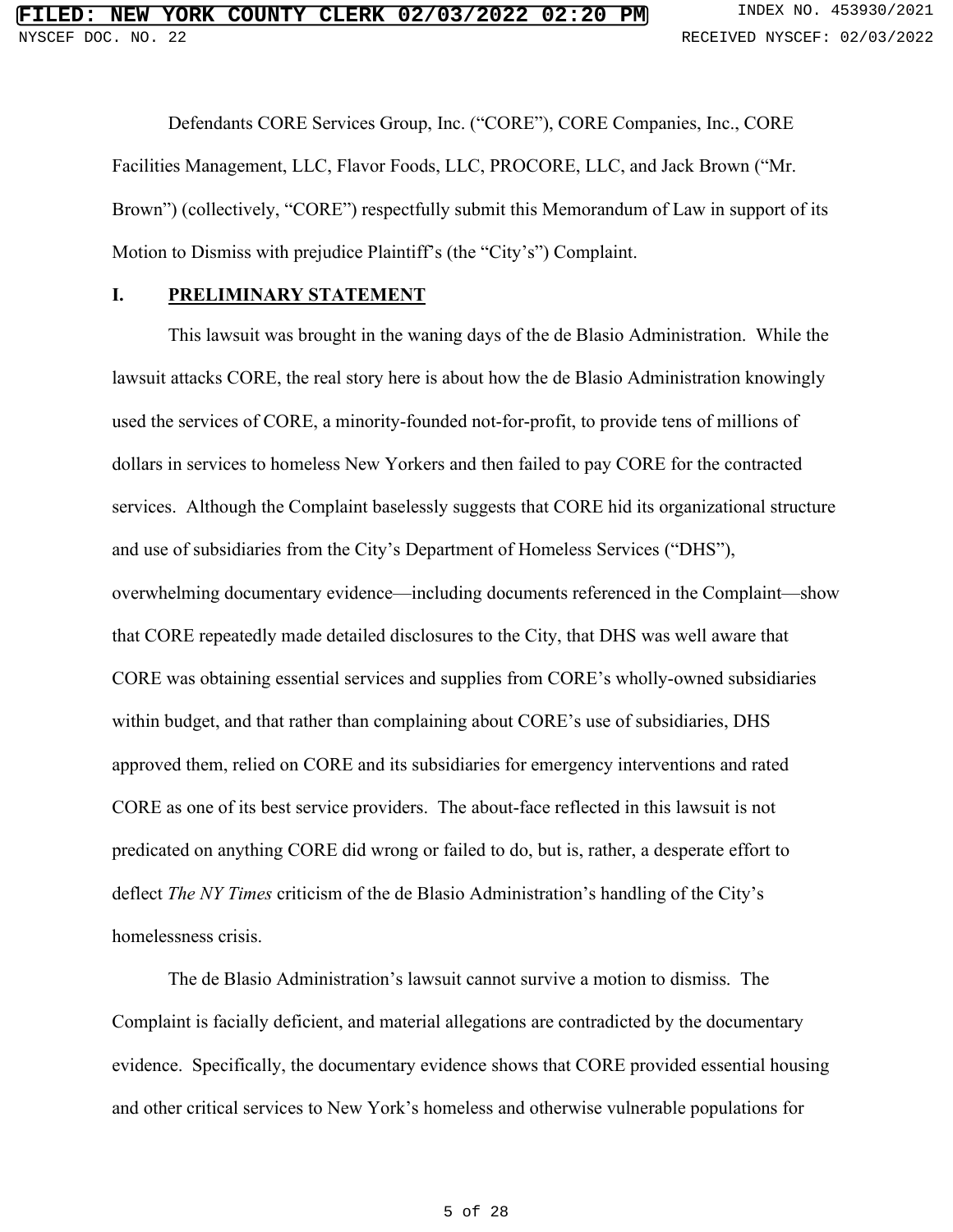years pursuant to contracts with DHS. CORE held up its end of the bargain: DHS does not, and years pursuant to contracts with DHS. CORE held up its end of the bargain: DHS does not, and cannot, deny that CORE provided each and every one of the contracted-for services to thousands of vulnerable New Yorkers for more than seven years, including shelter, food, maintenance, security, social services, financial planning, employment placement and permanent housing transition services. Indeed, DHS repeatedly highly ranked CORE for providing excellent services to the homeless and those in need. cannot, deny that CORE provided each and every one of the contracted-for services to thousands<br>of vulnerable New Yorkers for more than seven years, including shelter, food, maintenance,<br>security, social services, financial

The documentary evidence also shows that DHS did not hold up the end of its bargain. DHS routinely and consistently failed to pay CORE for services. The City currently owes CORE more than \$33,000,000. The documentary evidence also shows that DHS did not hold up the end of its<br>bargain. DHS routinely and consistently failed to pay CORE for services. The City currently<br>owes CORE more than \$33,000,000.<br>The City's constant p

The City's constant payment delinquencies made it difficult for CORE to contract with vendors, including food providers and security services. So, CORE created subsidiaries to provide food, security and other essential services, using the vertical integration model that many other organizations have proven is effective and efficient. CORE disclosed this structure and identified the subsidiaries in detail to DHS beginning in 2017, and DHS continued to contract with CORE. This went on for years, and DHS was more than satisfied with CORE's contractual<br>performance—it named CORE "provider of the Year" in 2019.<br>However, in the face of a series of poorly researched and anonymously sou performance--it named CORE "provider of the Year" in 2019. provide food, security and other essential services, using the vertical integration model that many<br>other organizations have proven is effective and efficient. CORE disclosed this structure and<br>identified the subsidiaries

However, in the face of a series of poorly researched and anonymously sourced news reports alleging improprieties at CORE and, perhaps more pointedly, criticizing the de Blasio Administration for its handling and oversight of how it provides homeless services, the de Blasio<br>Administration claimed that it was ignorant of CORE's use of its subsidiaries, and then abruptly<br>filed this lawsuit. These c Administration claimed that it was ignorant of CORE's use of its subsidiaries, and then abruptly filed this lawsuit. These claims, filed in the waning days of a mayoral administration that can charitably be described as unpopular and ineffective, is replete with unsupported rhetoric and<br>false and misleading factual representations. The de Blasio Administration purported to cite false and misleading factual representations. The de Blasio Administration purported to cite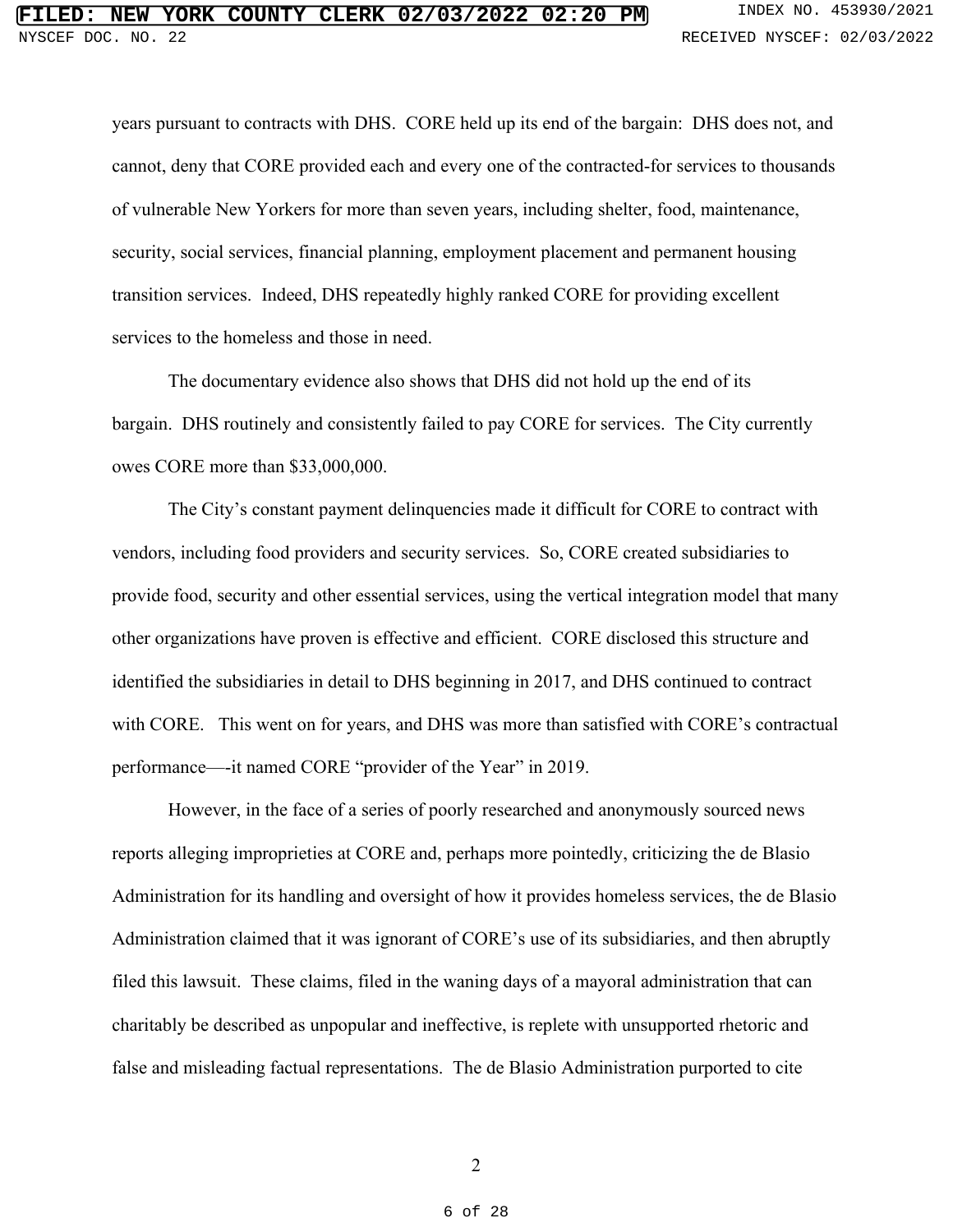documentary evidence in the Complaint, but chose not to attach the referenced documents which, documentary evidence in the Complaint, but chose not to attach the referenced documents which, on even cursory review, entirely undermine the Complaint's allegations.

Notwithstanding these undocumented and conclusory claims, the truth is that in all relevant respects, CORE's house is in order, but the de Blasio Administration's house was not. CORE was transparent with DHS regarding CORE's structure, leadership and operations, and DHS understood and accepted the salient facts of how CORE was operating. In fact, the de Blasio Administration repeatedly asked CORE to open and run shelters under emergency circumstances-something it was able to do only because of CORE's vertically integrated Blasio Administration repeatedly asked CORE to open and run shelters under emergency<br>circumstances—something it was able to do only because of CORE's vertically integrated<br>model—thereby helping save de Blasio from even fur on homelessness. After years of this knowing acquiescence and reliance, the de Blasio on homelessness. After years of this knowing acquiescence and reliance, the de Blasio<br>Administration feigned surprise in response to political and media pressure, ultimately filing a baseless and misleading Complaint that fails even to meet the most basic of pleading standards. on even cursory review, entirely undermine the Complaint's allegations.<br>Notwithstanding these undocumented and conclusory claims, the truth is that in all<br>relevant respects, CORE's house is in order, but the de Blasio Admi **ETLED: NEW YORK COURTY CEERER.** 02/03/2022 02:2019 a searched to the straight and the metric of the straight of the straight and the straight and the straight and the straight and the straight and the straight and the st

In short, the former administration's case is groundless and should be dismissed in its entirety. DHS's litigation tactics targeted at a sought-after provider of services to the homeless only hurts the community, especially considering the ongoing pandemic, and the record number of homeless on the streets of New York City. baseless and misleading Complaint that fails even to meet the most basic of pleading standards.<br>In short, the former administration's case is groundless and should be dismissed in its<br>entirety. DHS's litigation tactics tar

#### II. FACTUAL BACKGROUND

### A. CORE Has An Exceptional Track Record Of Providing Services To **II. FACTUAL BACKGROUND A. CORE Has An Exceptional Track Record Of Providing Services To**  Homeless New Yorkers **Homeless New Yorkers**

As of 2021, CORE and its more than 1,300 dedicated employees provided shelter and related services for over 3,000 clients across 30 programs on any given night. While DHS makes As of 2021, CORE and its more than 1,300 dedicated employees provided shelter and<br>related services for over 3,000 clients across 30 programs on any given night. While DHS makes<br>the incendiary allegation that money intended "siphoned" from the city coffers by CORE, Compl. ¶ 1, it does not and cannot allege that CORE failed to deliver required services to those New Yorkers in need every single day. Indeed, DHS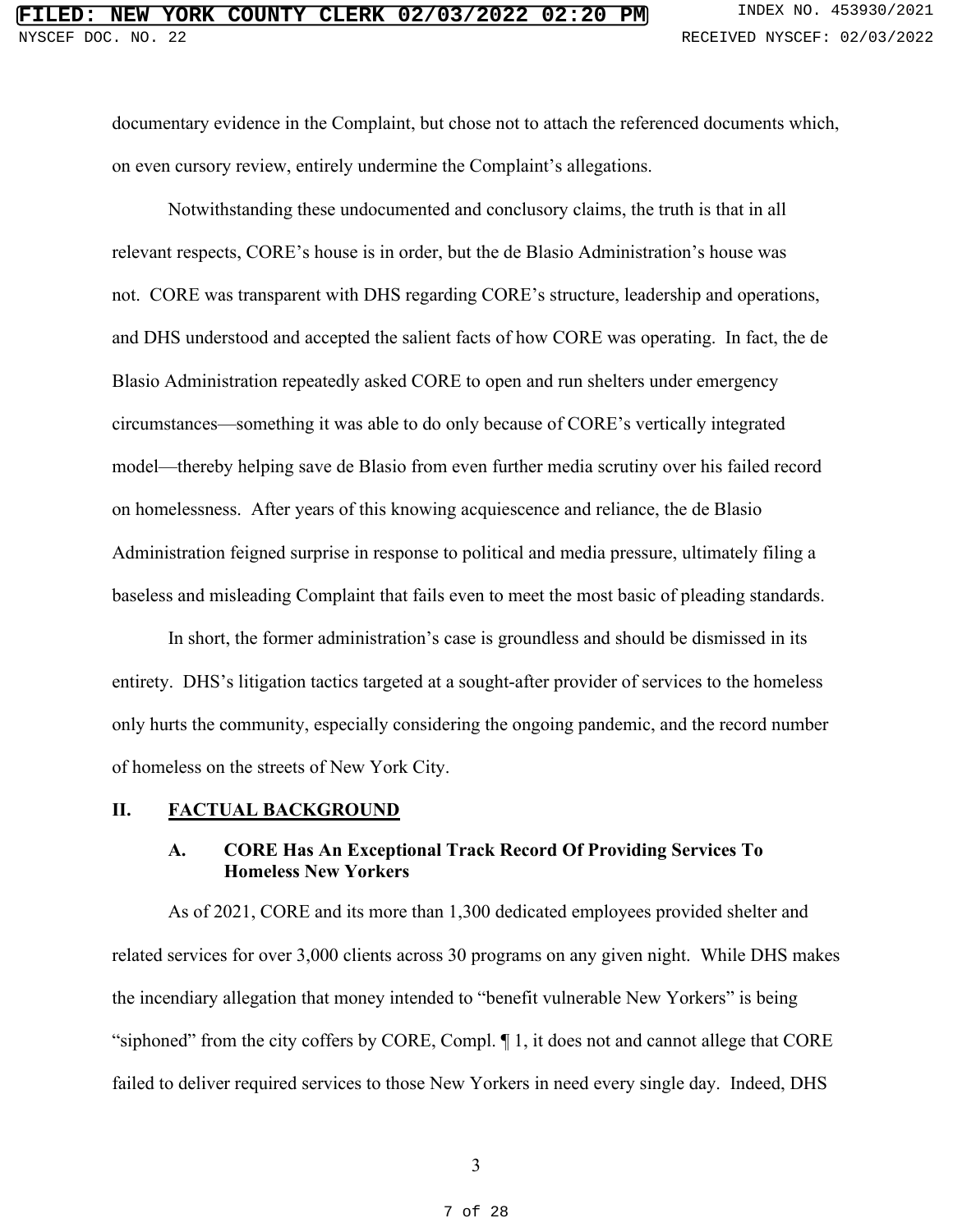has repeatedly recognized CORE for its effective provision of homeless services through awards, has repeatedly recognized CORE for its effective provision of homeless services through awards, report cards, and routine correspondence. See Weingart Aff. ¶ 11. In late 2017, DHS Assistant Commissioner Sonya Russell wrote to CORE: "[Y]ou are the most responsive of my portfolio report cards, and routine correspondence. *See* Weingart Aff. ¶ 11. In late 2017, DHS Assistant<br>Commissioner Sonya Russell wrote to CORE: "[Y]ou are the most responsive of my portfolio<br>and I can always count on you." *See* "Provider of the Year." Weingart Aff. ¶ 11. CORE has continued to meet and exceed these standards. and I can always count on you." *See* Ex. 2.<sup>1</sup> More recently still, in 2019, DHS named CORE its "Provider of the Year." Weingart Aff.  $\P$  11. CORE has continued to meet and exceed these standards.

#### B. CORE Fully Disclosed Its Operational Structure To DHS, Which Happily **B. CORE Fully Disclosed Its Operational Structure To DHS, Which Happily Accepted CORE's Services** Accepted CORE's Services

DHS has gone to great lengths to claim that it did not know until September of 2019 that DHS has gone to great lengths to claim that it did not know until September of 2019 that<br>wholly-owned subsidiaries of CORE—CORE Facilities Management, LLC, Flavor Foods, LLC, and PROCORE, LLC (the "Subsidiaries")—were providing services to DHS's clients as third-and PROCORE, LLC (the "Subsidiaries")—were providing services to DHS's clients as thirdparty vendors to CORE. See, e.g., Compl. ¶ 36; (DHS learned of Subsidiaries as part of party vendors to CORE. *See, e.g.,* Compl. ¶ 36; (DHS learned of Subsidiaries as part of September 2019 review); Pullo Aff. ¶ 17 (As of 2019, "CORE had not disclosed that it intended<br>to use these entities as subcontractors in connection with DHS contracts."). In fact, as the<br>documents described below make pate to use these entities as subcontractors in connection with DHS contracts."). In fact, as the documents described below make patently clear, this fundamental premise of DHS's Complaint is simply and demonstrably false.

#### 1. CORE Disclosed All Salient Facts In August 2017 *1. CORE Disclosed All Salient Facts In August 2017*

The City *admits* that CORE disclosed in its August 23, 2017, letter to DHS not only the existence of the Subsidiaries but also that: 1) Mr. Brown was CEO of each of the entities, 2) that The City **admits** that CORE disclosed in its August 23, 2017, letter to DHS not only the existence of the Subsidiaries but also that: 1) Mr. Brown was CEO of each of the entities, 2) that the entities were each for-profit; 33–34; Pullo Aff. 13. Nevertheless, DHS somehow claims ignorance that the Subsidiaries were<br>to provide services under contracts with the department, pleading that it did not know that the to provide services under contracts with the department, pleading that it did not know that the

<sup>&</sup>lt;sup>1</sup> "Ex." refers to Exhibits annexed to the Affidavit of Wendy S. Weingart filed simultaneously herewith.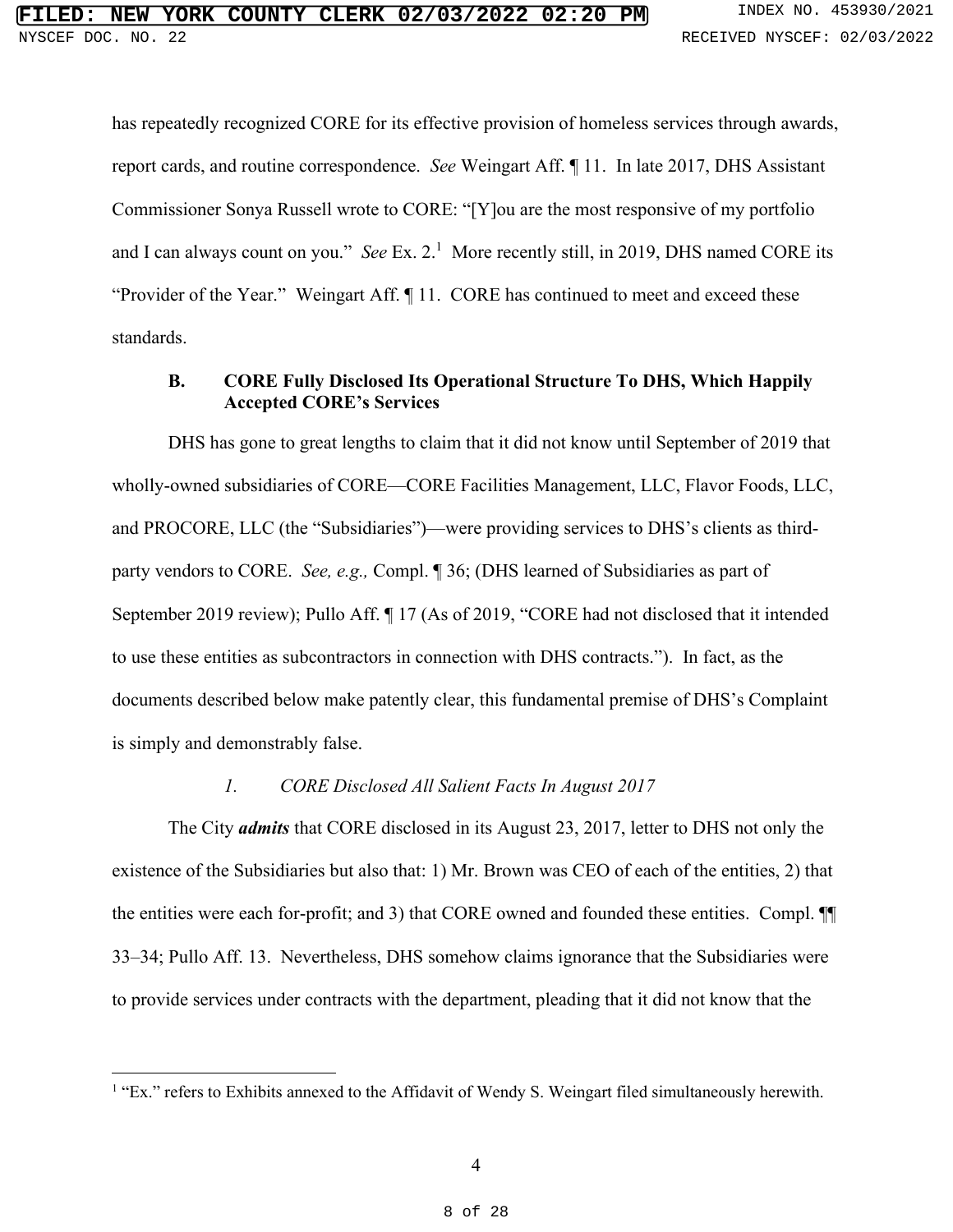#### **NEW YORK COUNTY CLERK 02/03/2022 02:20 PM** INDEX NO. 453930/2021 NYSCEF DOC. NO. 22 **RECEIVED NYSCEF: 02/03/2022**

Subsidiaries were being disclosed "in connection with the contracts [CORE] was then entering Subsidiaries were being disclosed "in connection with the contracts [CORE] was *then entering*  into with DHS." Pullo Aff. ¶ 14 (emphasis added). This is disingenuous at best. These disclosures were made, as Pullo admits, "after DHS awarded CORE the Bergen Street Shelter Contract," id. ¶¶ 7, 13, and CORE explicitly disclosed that the entities had been "formed to respond to a request for a proposal by a *city*, state, or federal agency," Compl. 1 33 (emphasis into with DHS." Pullo Aff. ¶ 14 (emphasis added). This is disingenuous at best. These<br>disclosures were made, as Pullo admits, "after DHS awarded CORE the Bergen Street Shelter<br>Contract," *id.* ¶[ 7, 13, and CORE explicitly

added); Pullo Aff. ¶ 14.

Notably, although the pleadings purport fairly to summarize CORE's August 2017

disclosures, the Complaint omits the following passage from the August 23, 2017 disclosures:

"Flavor Foods, LLC, CORE Facilities, LLC, PROCORE, LLC and Secure CORE LLC, are all wholly owned subsidiaries of CORE Companies, Inc. which itself is a wholly owned subsidiary of CORE Services Group, Inc. The limited liability companies are part of a *recently formed* corporate structure that will enable CORE to further its mission. of a *recently formed* corporate structure that will enable CORE to further its mission.<br>Through these social enterprise entities CORE will be able to provide livable wage jobs to the clients CORE serves, as well as the greater New York community." *to the clients CORE serves, as well as the greater New York community.*"

Ex. 3 at 4. Thus, contrary to the De Blasio Administration's allegations, CORE went to great lengths to draw attention to, and provide additional relevant information about, the particular Ex. 3 at 4. Thus, contrary to the De Blasio Administration's allegations, CORE went to great<br>lengths to draw attention to, and provide additional relevant information about, the particular<br>Subsidiaries at issue here, inclu

York community."

Nevertheless, the City counterintuitively (and nonsensically) claims the following:

"Because CORE was providing all of this information in connection with CORE's contracting with the City, the clear implication of CORE's response was that CORE did not intend to utilize the For-Profit Subsidiaries as subcontractors in connection with DHS contracts." contracts." Nevertheless, the City counterintuitively (and nonsensically) claims the following:<br>"Because CORE was providing all of this information in connection with CORE's<br>contracting with the City, the clear implication of CORE's r

Compl. ¶ 37. Of course, the opposite is true. CORE was "providing all of this information" Compl. ¶ 37. Of course, the opposite is true. CORE was "providing all of this information"

precisely because the disclosure was "in connection with CORE's contracting with the City." In

*precisely because* the disclosure was "in connection with CORE's contracting with the City." In<br>every respect—timing, substance, and audience—the disclosures relate to services provided

under contracts "with DHS" that CORE was "then entering." Pullo Aff. ¶ 14. Notably, when

under contracts "with DHS" that CORE was "then entering." Pullo Aff. ¶ 14. Notably, when<br>information contained in the disclosures did not relate to existing DHS contracts—but rather was

5 5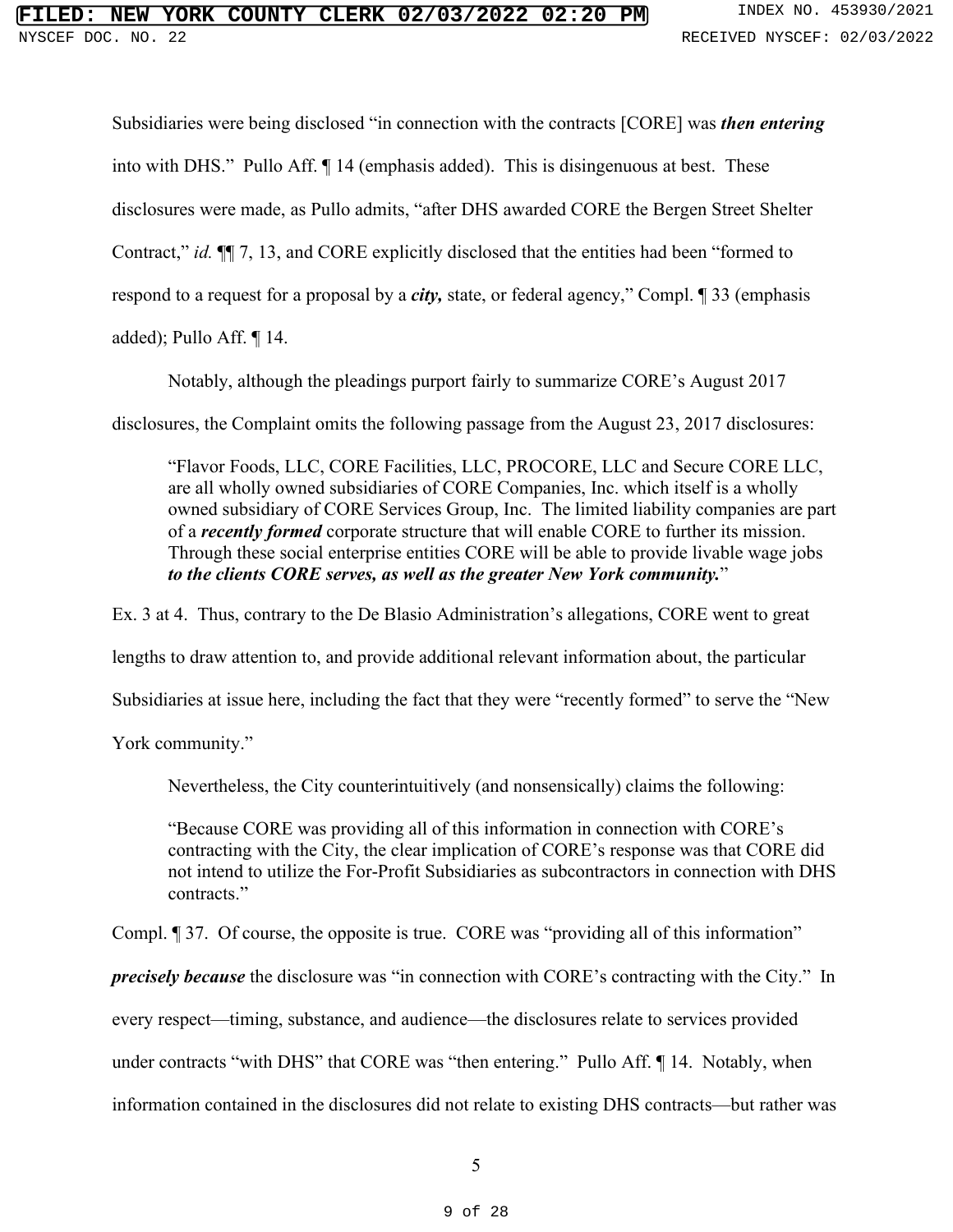provided in an abundance of caution to ensure that its answers were complete—CORE explicitly noted as much.<sup>2</sup> The de Blasio Administration's claims of ignorance regarding Jack Brown's noted as much.<sup>2</sup> The de Blasio Administration's claims of ignorance regarding Jack Brown's<br>compensation are similarly disingenuous. DHS admits that it knew that Brown was the CEO of the Subsidiaries, that they were for-profit entities, and that, by at least 2019 (according to the DHS's own allegations), it knew that the Subsidiaries were doing work for DHS. Given the foregoing, DHS cannot reasonably have believed that the CEO of a for-profit company was working for free until it learned otherwise from a CORE disclosure in February 2021. Compl. ¶ working for free until it learned otherwise from a CORE disclosure in February 2021. Compl. ¶ 52.3 52.<sup>3</sup> the Subsidiaries, that they were for-profit entities, and that, by at least 2019 (according to the<br>DHS's own allegations), it knew that the Subsidiaries were doing work for DHS. Given the<br>foregoing, DHS cannot reasonably h of the Subsidiaries. Compl. ¶¶ 22, 24. **FILED: NEW YORK COUNTY CLERK 02/03/2022 02:20 PM** INDEX NO. 453930/2021

### 2. Documents Definitively Show DHS Knew All Relevant Facts Prior To Its Alleged Discovery Of Them In 2019 *2. Documents Definitively Show DHS Knew All Relevant Facts Prior To Its Alleged Discovery Of Them In 2019*

DHS's real-time understanding of the 2017 disclosures is demonstrated by

<span id="page-9-0"></span>DHS's real-time understanding of the 2017 disclosures is demonstrated by<br>correspondence in 2018 in which DHS officials express clear knowledge of the Subsidiaries, their structure, their for-profit status, and their roles providing services under DHS contracts. The their structure, their for-profit status, and their roles providing services under DHS contracts. The<br>documents also show that DHS acknowledged and approved the arrangement, including with knowledge that in certain circumstances the Subsidiary in question was not the lowest bidder, knowledge that in certain circumstances the Subsidiary in question was not the lowest bidder,<br>well before the September 2019 review, contrary to its claims. Compl. ¶¶ 7, 9-11, 36; Pullo Aff.

 $2^2$  CORE's August 2017 letter simultaneously disclosed entities other than the Subsidiaries such as  $\textsuperscript{2}$  CORE's August 2017 letter simultaneously disclosed entities other than the Subsidiaries such as companies formed to respond to requests for proposals in other states, and explained their lack of relevance. Ex. 3 at 4. (e.g., "The Justice Group, LLC (single purpose entity formed to respond to Justice relevance. Ex. 3 at 4. (e.g., "The Justice Group, LLC (single purpose entity *formed to respond to Justice*  Department RFPs in states other than NY) (emphasis added). *Department RFPs in states other than NY*") (emphasis added).

<sup>&</sup>lt;sup>3</sup> The City implies that Mr. Brown improperly completed a 2017 conflict of interest disclosure form because the disclosure allegedly did not list the Subsidiaries and CORE policy required that any because the disclosure allegedly did not list the Subsidiaries and CORE policy required that any organization in which he had a "compensation arrangement" be disclosed. Compl. 11 38-39. This argument is fundamentally misleading: the City does not plead, nor can it, that Mr. Brown had a organization in which he had a "compensation arrangement" be disclosed. Compl. ¶ 38-39. This<br>argument is fundamentally misleading: the City does not plead, nor can it, that Mr. Brown had a<br>compensation arrangement with any deliberately ignores that its own allegations regarding when Mr. Brown received compensation from the Subsidiaries begin in 2018. Compl. ¶ 53. The City engages in such "artful pleading" elsewhere, including its feckless claim that CORE should have disclosed Brown's salary—an expense—as "profits" of the Subsidiaries. Compl. 11 22, 24. deliberately ignores that its own allegations regarding when Mr. Brown received compensation from the Subsidiaries begin in 2018. Compl. ¶ 53. The City engages in such "artful pleading" elsewhere, including its feckless cl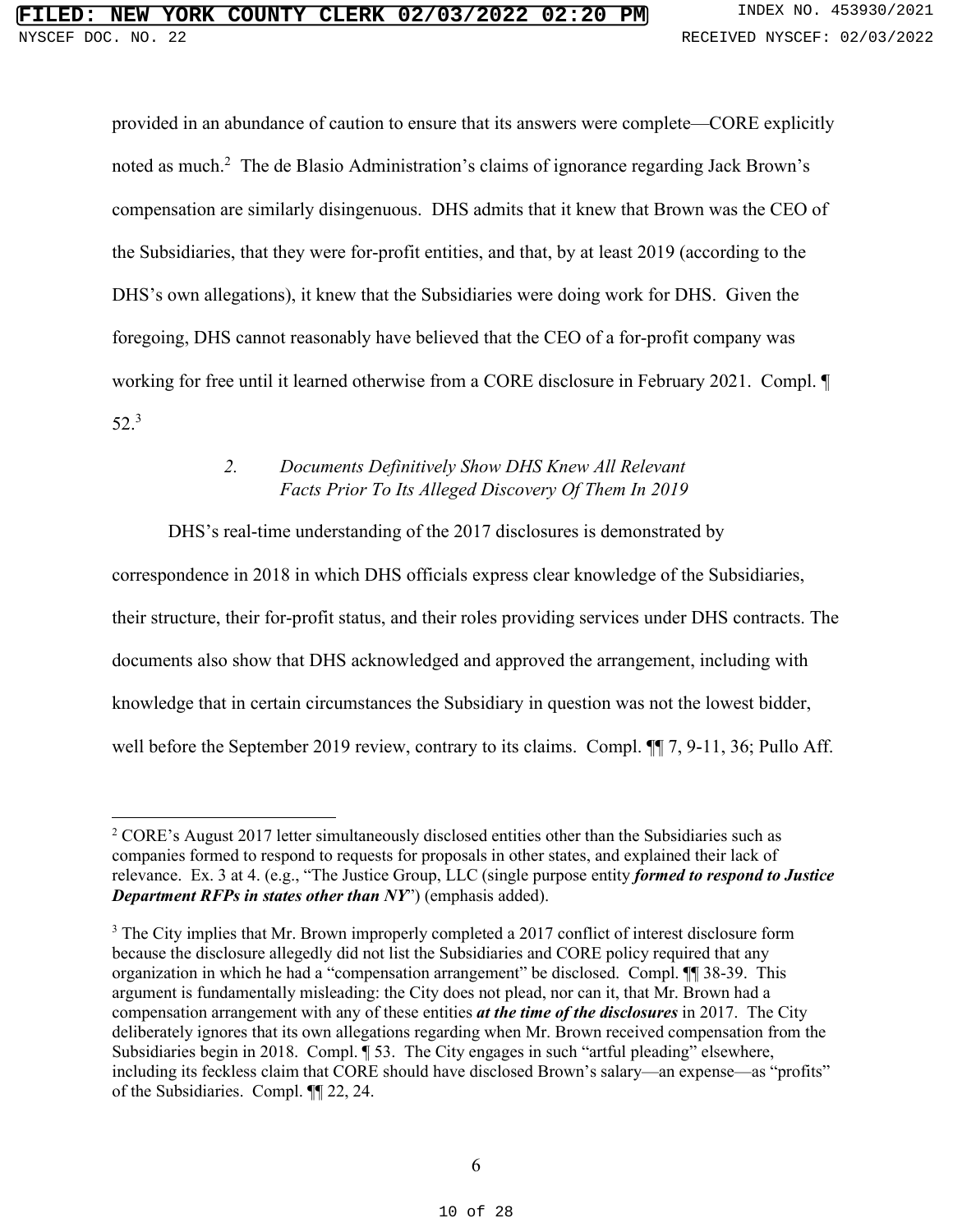¶14

For example, Mr. Brown wrote the following to Assistant DHS Commissioner Sonya

Russell on April 30, 2018:

"Flavor Foods, a subsidiary of CORE is the current food service provider for CORE's Beach House, Bergen House and commercial hotels sites. Flavor Foods was established ¶ 14<br>For example, Mr. Brown wrote the following to Assistant DHS Commissioner Sonya<br>Russell on April 30, 2018:<br>"Flavor Foods, a subsidiary of CORE is the current food service provider for CORE's<br>Beach House, Bergen House a Whitson's Food Services (serviced the CORE's commercial hotels) was seldom eaten Whitson's Food Services (serviced the CORE's commercial hotels) was seldom eaten and mostly discharged by our clients. and mostly discharged by our clients.

. . .

#### Preferred Meals charges \$9.10 a day per client while Whitson's is \$7.87 a day per client (please see attached). Flavor Foods cost \$9.00 a day per client. Preferred Meals charges \$9.10 a day per client while Whitson's is \$7.87 a day per<br>client (please see attached). Flavor Foods cost \$9.00 a day per client.<br>Flavor Foods may not be the lowest price but we believe the quality customer satisfaction and less waste are as equally as important to price." *customer satisfaction and less waste are as equally as important to price.*"

Ex. 16 (emphasis added). Ex. 16 (emphasis added).

Rather than object to this detailed disclosure, Assistant Commissioner Russell responded: Rather than object to this detailed disclosure, Assistant Commissioner Russell responded:

"Thank you for your submission, and I am extremely pleased to hear that the feedback has been positive at all locations and that are clients are enjoying the food. The information will be kept on file." "Thank you for your submission, and I am extremely pleased to hear that the feedback has been positive at all locations and that are clients are enjoying the food. *The information will be kept on file."* 

Id; see also Ex. 17 (May 2018 email to Assistant DHS Commissioner Russell, providing "food service permits for Flavor Foods covering all locations serving meals to our DHS clients."); Ex. 18. (July 2018 email confirming to DHS Operations Manager that "Flavor Foods" provides food services at a number of listed sites). In March 2019, a DHS Administrative Nutritionist asked services at a number of listed sites). In March 2019, a DHS Administrative Nutritionist asked two DHS Assistant Commissioners how "flavor food (*for profit* food service establishment)"<br>should apply for food permits at various shelters. Ex. 19 (emphasis added). should apply for food permits at various shelters. Ex. 19 (emphasis added). *Id; see also* Ex. 17 (May 2018 email to Assistant DHS Commissioner Russell, providing "food<br>service permits for Flavor Foods covering all locations serving meals to our DHS clients."); Ex.<br>18. (July 2018 email confirming **FILED: NEW YORK COURTY CLEER OF 2023/2022 02:20 PM** and the state of the state of the state of the state of the state of the state of the state of the state of the state of the state of the state of the state of the state

Likewise, in a series of July 2018 emails to Assistant Commissioner Russell, CORE Likewise, in a series of July 2018 emails to Assistant Commissioner Russell, CORE<br>outlined that PROCORE had started providing security at certain shelters while unequivocally referring to PROCORE as "a CORE company." Ex. 20. There is myriad of additional invoices, referring to PROCORE as "a CORE company." Ex. 20. There is myriad of additional invoices, financial documents, and disclosure documents relating to proposals to run additional sites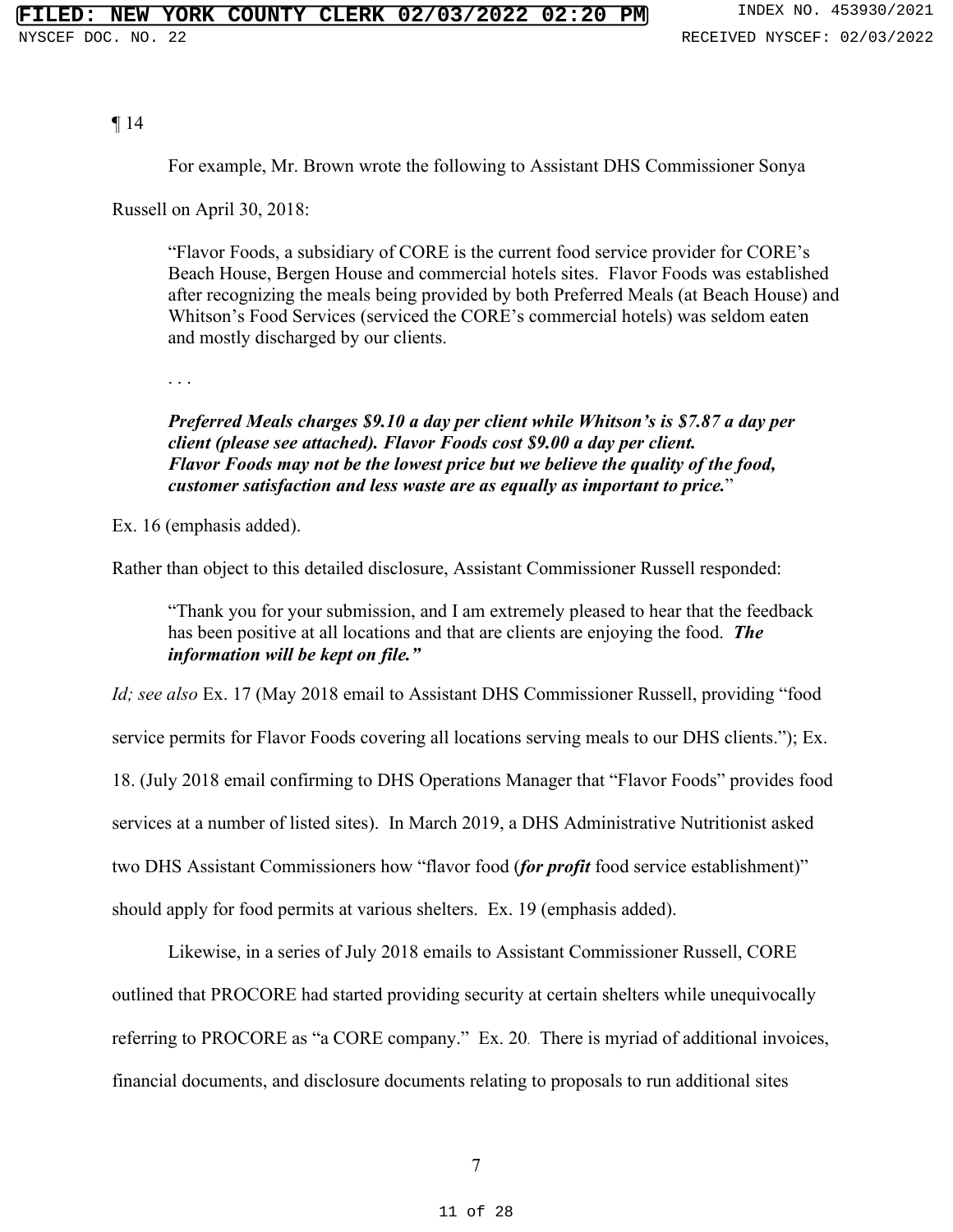disclosing the arrangements with the Subsidiaries prior to September 2019. Exs. 21-24.

In short, the documentary record demonstrates that DHS's serious allegation that CORE disclosing the arrangements with the Subsidiaries prior to September 2019. Exs. 21-24.<br>In short, the documentary record demonstrates that DHS's serious allegation that CORE<br>"siphoned" money through secret entities is utter

<span id="page-11-0"></span>"siphoned" money through secret entities is utterly spurious.

#### C. The De Blasio Administration Repeatedly Relied On CORE To Shelter Homeless New Yorkers And Then Failed To Compensate CORE For **C. The De Blasio Administration Repeatedly Relied On CORE To Shelter Homeless New Yorkers And Then Failed To Compensate CORE For**  Providing Those Services **Providing Those Services**

As DHS acknowledges, when it learned about these alleged contractual breaches, As DHS acknowledges, when it learned about these alleged contractual breaches, supposedly in 2019, it did not sue CORE or terminate the relationship. Compl. ¶¶ 43-49. Instead, it entered into a Certification Agreement that read: "[T]he continued operation of CORE as a service provider funded by DSS remains in the best interests of the City and in the best interests of the clients CORE serves on behalf of the City." Weingart Aff. [[ 39–40; Ex. 28 at 1 supposedly in 2019, it did not sue CORE or terminate the relationship. Compl.  $\P$  43–49.<br>Instead, it entered into a Certification Agreement that read: "[T]he continued operation of CORE<br>as a service provider funded by DSS

(emphasis added).

Both before and after the 2019 disclosures, DHS has time and again turned to CORE to address capacity needs, asking CORE to open or take over operations of numerous new shelters Both before and after the 2019 disclosures, DHS has time and again turned to CORE to<br>address capacity needs, asking CORE to open or take over operations of numerous new shelters<br>for DHS, often at a moment's notice. Weingar Compl. ¶ 21 (admitting DHS agreed to a new contract for the Beach Street shelter last year). Compl. ¶ 21 (admitting DHS agreed to a new contract for the Beach Street shelter last year).<br>And CORE, while struggling to operate because of consistently late or nonexistent payments from DHS, repeatedly rose to the occasion. As a result of these efforts at the de Blasio Administration's continuing request, DHS now owes CORE more than \$33 million for services from DHS, repeatedly rose to the occasion. As a result of these efforts at the de Blasio<br>Administration's continuing request, DHS now owes CORE more than \$33 million for services<br>that CORE has provided to DHS's homeless cl **EXERT OR NORT Y CHERER.** 02/03/2022 02:20<br> **EXERT TOX:** 4539/5/2022<br>
disoloning the announcement with the Subsidiative providers entered shell by the Content and CORE and other shelter<br>
response of monocy through sectre e

#### <span id="page-11-1"></span>D. The De Blasio Administration's History Of Non-Payment Necessitated The **D. The De Blasio Administration's History Of Non-Payment Necessitated The Creation Of CORE's Subsidiaries** Creation Of CORE's Subsidiaries

While DHS attempts to paint CORE's Subsidiaries as part of a nefarious plot to "siphon" While DHS attempts to paint CORE's Subsidiaries as part of a nefarious plot to "siphon" City funds, the reality is that these entities would not exist but for DHS's indisputable history of City funds, the reality is that these entities would not exist but for DHS's indisputable history of late or nonexistent payments to CORE and other shelter providers. In June 2017, in response to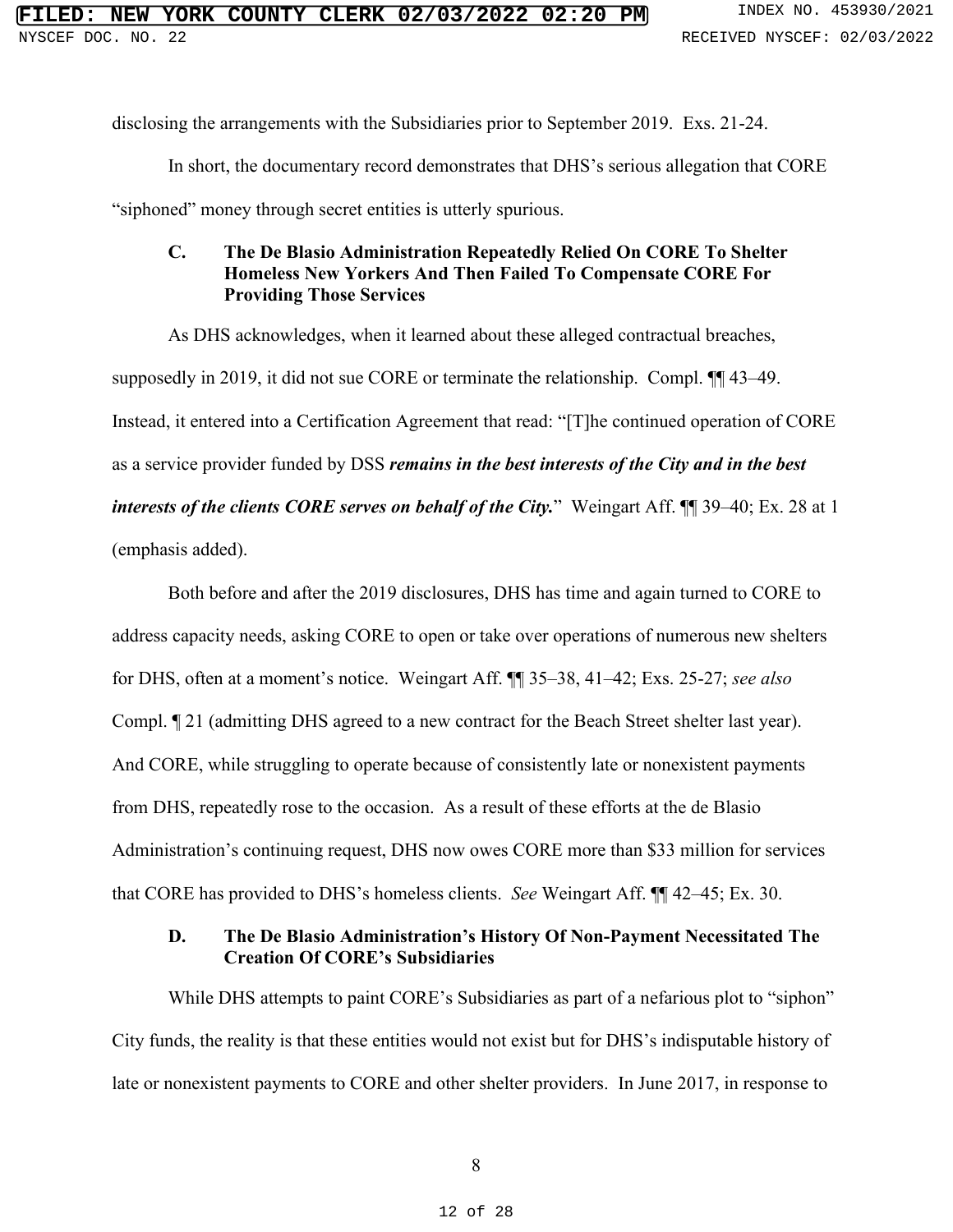## DOC. NO. 22 RECEIVED NYSCEF: 02/03/2022

the difficulty of paying its third-party vendors and financing its operation in the face of the de Blasio Administration's payment failures, CORE determined that a vertical integration model— Blasio Administration's payment failures, CORE determined that a vertical integration model used by peers in both the nonprofit and for-profit sector—would provide the needed flexibility to meet CORE's mission. See, e.g., Weingart Aff.  $\P$  20-25; Ex. 14. This model and the creation of the Subsidiaries was also unanimously approved by CORE's Board. Id. ¶ 24; Ex. 15. CORE was right. Just one year into its expanded operations with DHS, non-payment had left CORE unable to pay its third-party vendors who, in turn, expressed mounting frustrations and ultimately threatened to stop providing services to CORE's clients altogether. See, e.g., Weingart Aff. 125; Ex. 20. CORE's newly-adopted model allowed it to continue providing services to homeless New Yorkers despite the inordinate delays in payments for services and related out-of-pocket expenses long since rendered and incurred, including services that CORE provided to homeless expenses long since rendered and incurred, including services that CORE provided to homeless New Yorkers in additional locations that DHS begged CORE to serve on an emergency basis. New Yorkers in additional locations that DHS begged CORE to serve on an emergency basis. See Weingart Aff. ¶¶ 35-42; Exs. 25-27. *See* Weingart Aff. ¶¶ 35–42; Exs. 25-27. used by peers in both the nonprofit and for-profit sector—would provide the needed flexibility to<br>meet CORE's mission. *See, e.g.*, Weingart Aff.  $\P$  20-25; Ex. 14. This model and the creation<br>of the Subsidiaries was also unable to pay its third-party vendors who, in turn, expressed mounting frustrations and ultimately<br>threatened to stop providing services to CORE's clients altogether. *See, e.g.*, Weingart Aff. [25;<br>Ex. 20. CORE's newly-ad **EYERN: YORK CORRYY CLEER 02703/2022 02:10** have view sections and finally the section of the section system is the section of the section of the section of the section of the section of the section of the section of the

#### E. The Use Of The Subsidiaries Has Cost DHS Nothing **E. The Use Of The Subsidiaries Has Cost DHS Nothing**

<span id="page-12-0"></span>DHS's theory of harm consists of the conclusory claims that it has been "overcharged" DHS's theory of harm consists of the conclusory claims that it has been "overcharged" due to a lack of competitive bidding for vendor services, which has in turn permitted excessive due to a lack of competitive bidding for vendor services, which has in turn permitted excessive salaries to flow to CORE executives. See, e.g., Compl.  $\P$  73–75. But, after reviewing this issue for nearly three years, the Complaint does not include a single allegation that the arrangements that CORE entered with the Subsidiaries cost DHS a penny more than was appropriate to compensate for the services provided. salaries to flow to CORE executives. *See, e.g.*, Compl.  $\P$  73–75. But, after reviewing this issue<br>for nearly three years, the Complaint does not include a single allegation that the arrangements<br>that CORE entered with th

Affiant Pullo offers a conclusory opinion in his affidavit that because "it appears that CORE continued to choose the For-Profit Subsidiaries whether or not they were the lowest bidder" in 2020 and 2021, competitive bidding would have produced a lower bidder than the Subsidiaries years earlier, in 2018. Pullo Aff. ¶¶ 37-38. Pullo makes numerous logical leaps

9 9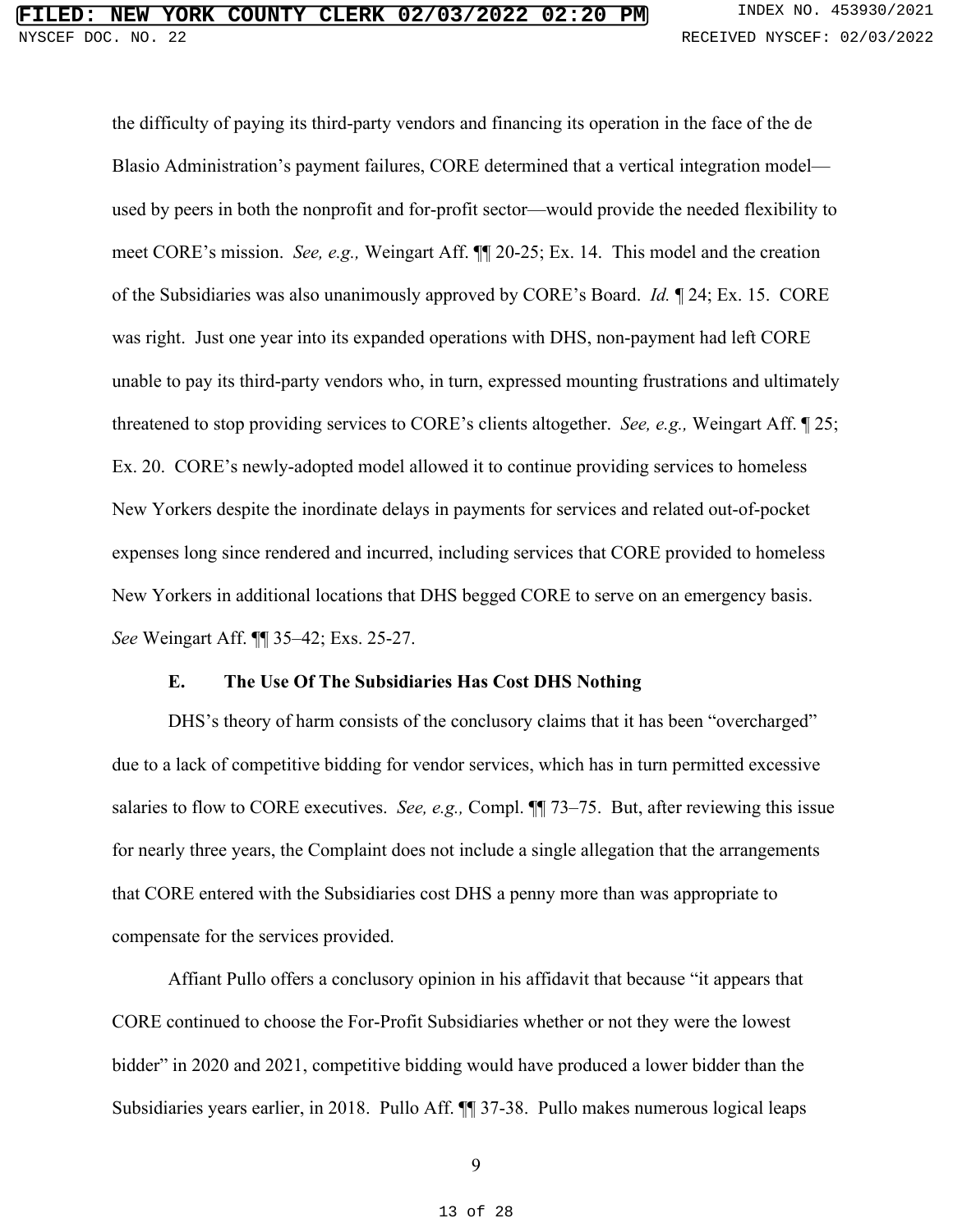without any substantiation whatsoever. He does not explain, for example, what third-party bids without any substantiation whatsoever. He does not explain, for example, what third-party bids he is referencing or what the difference in pricing may have been between the theoretical third-he is referencing or what the difference in pricing may have been between the theoretical thirdparty bids and the Subsidiary bids. Nor does he allege the existence of a suitable third-party<br>vendor in 2017 and 2018 willing to bid despite DHS's ongoing failure to pay. vendor in 2017 and 2018 willing to bid despite DHS's ongoing failure to pay.

Worse, Pullo's allegations that DHS was "overcharged" are fatally undermined by DHS's own documents, which yet again are not attached to the Complaint. For example, DHS relies on Worse, Pullo's allegations that DHS was "overcharged" are fatally undermined by DHS's<br>own documents, which yet again are not attached to the Complaint. For example, DHS relies on<br>the results of an independent "Forensic Aud plead that CORE did not conduct competitive bidding with, or obtain formal approval of, its Subsidiaries in 2018. Compl. ¶¶ 56-58. Yet DHS failed to disclose the essential finding of that same Forensic Audit: the pricing offered by the Subsidiaries was consistent with what third-party bidders were charging: the results of an independent "Forensic Audit" commissioned by CORE at the behest of DHS<sup>4</sup> to<br>plead that CORE did not conduct competitive bidding with, or obtain formal approval of, its<br>Subsidiaries in 2018. Compl. ¶ 56–5 **EXERCISE COUNTY CLEEN. 02/03/2022 02:20 FIRM. EXERCISE THE AUDIT COUNTY: EXERCISE THE AUTHOR COUNTY: AND**  $\mu$  **EXERCISE THE AUTHOR COUNTY: AND**  $\mu$  **EXERCISE THE AUTHOR COUNTY: AND** INDEX THE AUTHOR COUNTY:

- o "We observed that the prices per meal charged under contracts with Flavor Foods LLC are reasonably consistent with the pricing in the unrelated entities' contracts and bids." <sup>o</sup> "We observed that the prices per meal charged under contracts with Flavor Foods LLC are reasonably consistent with the pricing in the unrelated entities' contracts and bids."
- o "We observed that ProCORE LLC's pricing under the contracts in place during the Period and the pricing in ProCORE LLC's 2020 proposals are reasonably consistent with the bids from unrelated entities." <sup>o</sup> "We observed that ProCORE LLC's pricing under the contracts in place during the Period and the pricing in ProCORE LLC's 2020 proposals are reasonably consistent with the bids from unrelated entities."
- o "While maintenance charges vary significantly across program locations based on o "While maintenance charges vary significantly across program locations based on facility square footage and other considerations, the CORE Facilities Management LLC monthly maintenance charges do not appear to be unreasonable when LLC monthly maintenance charges do not appear to be unreasonable when compared to proposals from unrelated companies."

Ex. 32 at 8. In making its findings, the Audit Firm—approved by Pullo—compared unrelated Ex. 32 at 8. In making its findings, the Audit Firm—approved by Pullo—compared unrelated<br>entity bids from 2017, 2019, and 2020, with the rates charged by the Subsidiaries from 2017 onward (the "Period"). *Id.* It found no harm to DHS from the alleged lack of competitive

<sup>&</sup>lt;sup>4</sup> The Certification Agreement required the independent Forensic Audit and provided DHS the right to approve the Audit Firm. Ex. 28 at 2.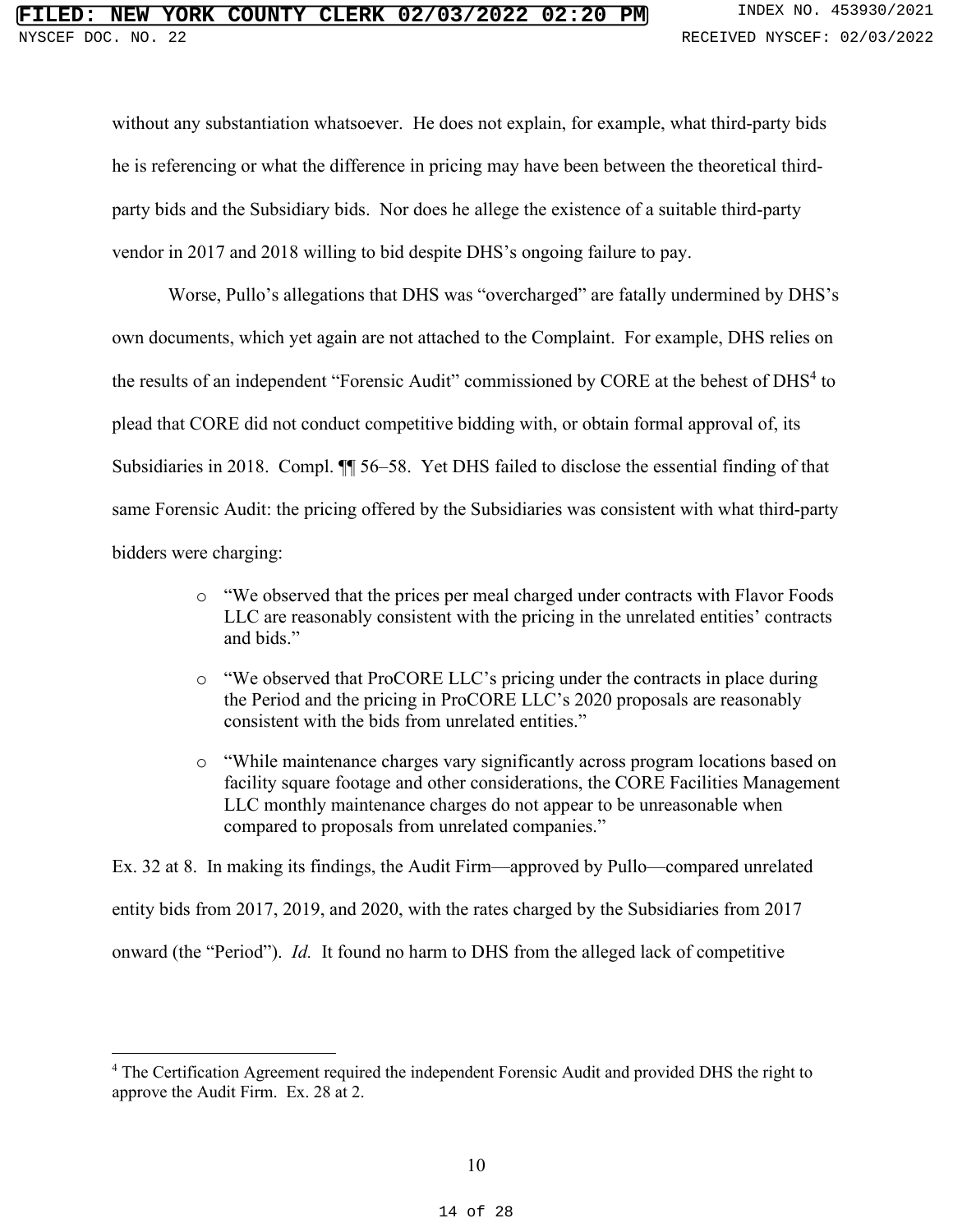bidding. Pullo's vague and conclusory allegations are fatally contradicted by the same Forensic bidding. Pullo's vague and conclusory allegations are fatally contradicted by the same Forensic Audit that he repeatedly relies upon in his affidavit. Pullo Aff. ¶¶ 29-31. Audit that he repeatedly relies upon in his affidavit. Pullo Aff. ¶¶ 29-31.

Worse still, the Complaint ignores the fact that DHS and the City's Office of Management and Budget sets an annual budget for what it determines to be the reasonable costs for the services provided by its shelter operators, and DHS will not pay a penny over those budgetary figures. The gaping hole in the Complaint is not an oversight. All of the CORE entities have remained within the budget at all times. See Weingart Aff. ¶ 46; Ex. 31. Worse still, the Complaint ignores the fact that DHS and the City's Office of<br>Management and Budget sets an annual budget for what it determines to be the reasonable costs<br>for the services provided by its shelter operators

The fact is that DHS was neither overcharged nor harmed. To illustrate this point, CORE Services could simply have provided the services it contracted to its Subsidiaries—at the same cost, and paid Brown the same aggregate compensation that he received from all of the entities The fact is that DHS was neither overcharged nor harmed. To illustrate this point, CORE<br>Services could simply have provided the services it contracted to its Subsidiaries—at the same<br>cost, and paid Brown the same aggregate bidding or any restriction on executive salary (the City has plead none). bidding or any restriction on executive salary (the City has plead none).

#### <span id="page-14-5"></span><span id="page-14-4"></span><span id="page-14-3"></span><span id="page-14-2"></span><span id="page-14-1"></span><span id="page-14-0"></span>III. ARGUMENT **III. ARGUMENT**

On a motion to dismiss pursuant to CPLR 3211(1), the well-pleaded allegations in a On a motion to dismiss pursuant to CPLR 3211(1), the well-pleaded allegations in a complaint are presumed true. Scott v. Bell Atlantic Corp., 726 N.Y.S.2d 60, 63 (1st Dep't 2001). complaint are presumed true. *Scott v. Bell Atlantic Corp*., 726 N.Y.S.2d 60, 63 (1st Dep't 2001). "[Blare legal conclusions . . . are not entitled to such consideration." Sud v. Sud, 621 N.Y.S.2d "[B]are legal conclusions . . . are not entitled to such consideration." *Sud v. Sud*, 621 N.Y.S.2d 37, 38 (1st Dep't 1995). The Court may consider documents that are incorporated in the Complaint by reference. See Cortec Industries, Inc v. Sum Holding L.P., 949 F.2d 42, 47-48, (2d Cir. 1991). Moreover, a motion to dismiss may be granted based on a defense "founded upon documentary evidence," see CPLR 3211(1), where the "documents relied upon . . . definitively dispose of plaintiff's claim." Bronxville Knolls, Inc. v. Webster Town Ctr. P'ship, 221 A.D.2d 248, 248 (1st Dep't 1995). 37, 38 (1st Dep't 1995). The Court may consider documents that are incorporated in the<br>Complaint by reference. *See Cortec Industries, Inc v. Sum Holding L.P.*, 949 F.2d 42, 47-48, (2d<br>Cir. 1991). Moreover, a motion to dis **EVERY YORK COUNTY CLERK 02/03/2022 02:20 MM** Interval to the time is the state *x*<sub>2</sub>, 5339/2022 1, 1995 (1st Dept. 1995). The state *x* Dept. 1995). We also the state of the state of the state of the state of the state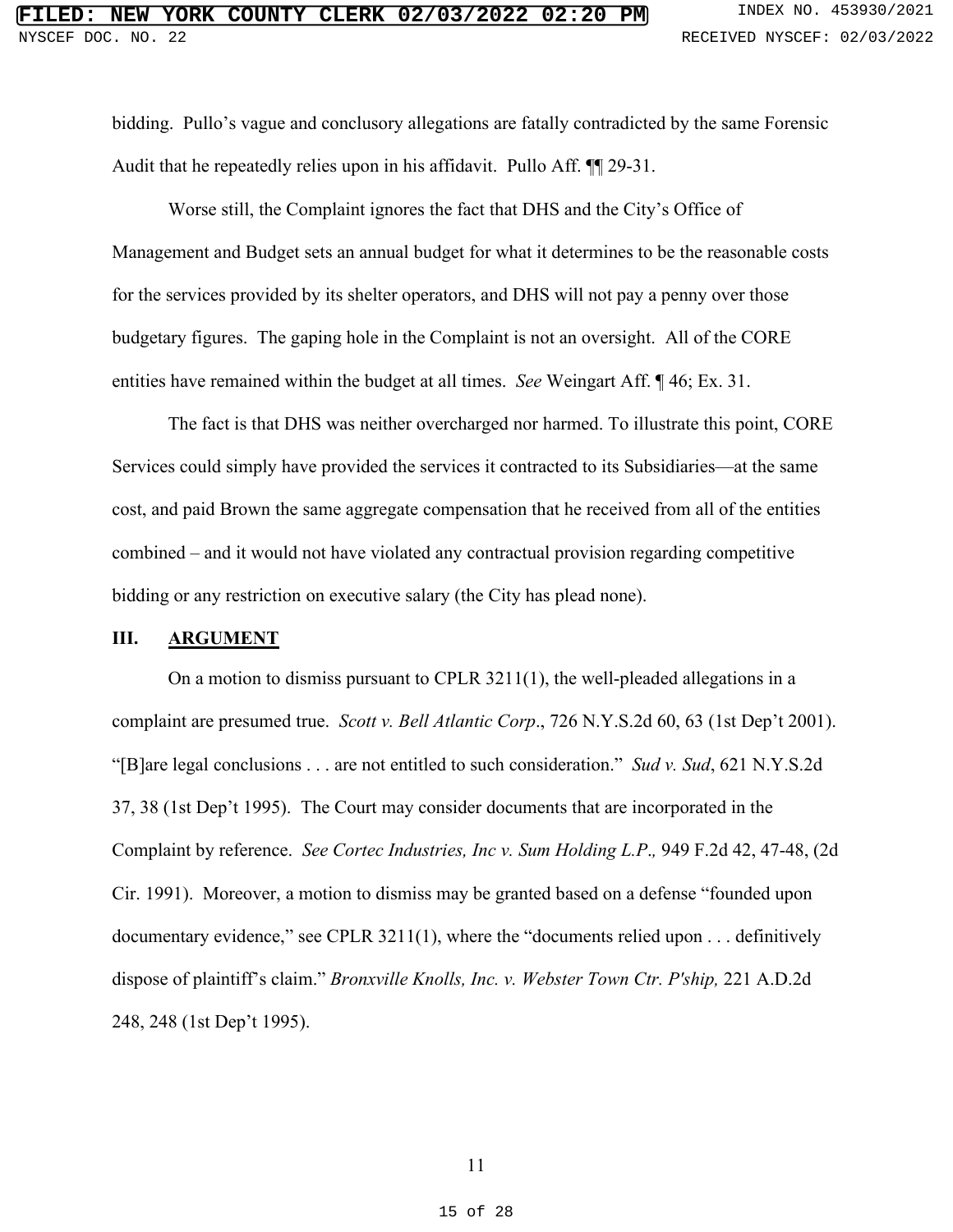#### <span id="page-15-5"></span><span id="page-15-4"></span><span id="page-15-0"></span>POINT I ALL OF THE CLAIMS SHOULD BE DISMISSED UNDER THE DOCTRINES OF WAIVER, ACQUIESENCE, AND RATIFICATION **POINT I**<br>ALL OF THE CLAIMS SHOULD BE DISMISSED UNDER THE DOCTRINES OF WAIVER, ACQUIESENCE, AND RATIFICATION

The Court of Appeals has long held that the "[a]cceptance of benefit under the contract<br>with knowledge of the wrong constitutes a waiver of the wrong." New York Tel. Co. v. with knowledge of the wrong constitutes a waiver of the wrong." New York Tel. Co. v. Jamestown Tel. Corp., 282 N.Y. 365, 372 (1940); see also VCG Special Opportunities Master Jamestown Tel. Corp., 282 N.Y. 365, 372 (1940); see also VCG Special Opportunities Master<br>Fund Ltd. v. Citibank, N.A., 594 F. Supp. 2d 334, 342 (S.D.N.Y. 2008), aff'd, 355 F. App'x 507 (2d Cir. 2009) ("It is well-established that where a party to an agreement has actual knowledge of another party's breach and continues to perform under and accepts the benefits of the contract, such continuing performance constitutes a waiver of the breach."); Givoldi, Inc. v. United Parcel Serv., 286 A.D.2d 220, 220 (1st Dep't 2001) (accepting conditions different than those agreed upon in the contract "ratifies" the conduct and "waives any claim"). Where a party directly responds to and engages with the defendant under conditions that it later alleges constitute a breach, it has acquiesced in the breach. See CDO Plus Master Fund Ltd. v. Wachovia Bank, responds to and engages with the defendant under conditions that it later alleges constitute a<br>breach, it has acquiesced in the breach. *See CDO Plus Master Fund Ltd. v. Wachovia Bank*,<br>N.A., No. 07 Civ. 11078 (LTS)(AJP), (2d Cir. 2009) ("It is well-established that where a party to an agreement has actual knowledge<br>of another party's breach and continues to perform under and accepts the benefits of the contract,<br>such continuing performance **ETLED: NEW YORK COURTY CEERER.** 02/03/2022 02:22 DP3 sections were set as a section system. The case of the WAINEX MOULE BONNISSED (NDER THE DOCTRINES OF THE CLAIMS SHOULE BEDISMISSED (NDER THE DOCTRINES OF THE CLAIMS SH

#### <span id="page-15-3"></span><span id="page-15-2"></span><span id="page-15-1"></span>A. **DHS's Own Written Words, Along With CORE's Clear Disclosures,**<br>Establish Knowledge And Acceptance Establish Knowledge And Acceptance

As set forth above, in 2018, the same year that DHS alleges that 1) the Subsidiaries' work As set forth above, in 2018, the same year that DHS alleges that 1) the Subsidiaries' work on behalf of DHS was not disclosed; 2) DHS's approval was not granted, and 3) competitive bids on behalf of DHS was not disclosed; 2) DHS's approval was not granted, and 3) competitive bids<br>were not obtained allegedly resulting in harm to DHS, Compl.  $\P$  36, 40, 58, the CEO of CORE told a DHS Assistant Commissioner that Flavor Foods, a "subsidiary of CORE," was providing meals to various DHS shelters and disclosed that its meals cost about \$1.10 per client more per day than another vendor. Weingart Aff. at  $\P$  27-28; Ex. 16; see supra section II.B.2. The Assistant Commissioner's response was not an objection but rather an express approval: "extremely pleased to hear that the feedback has been positive at all locations and that the clients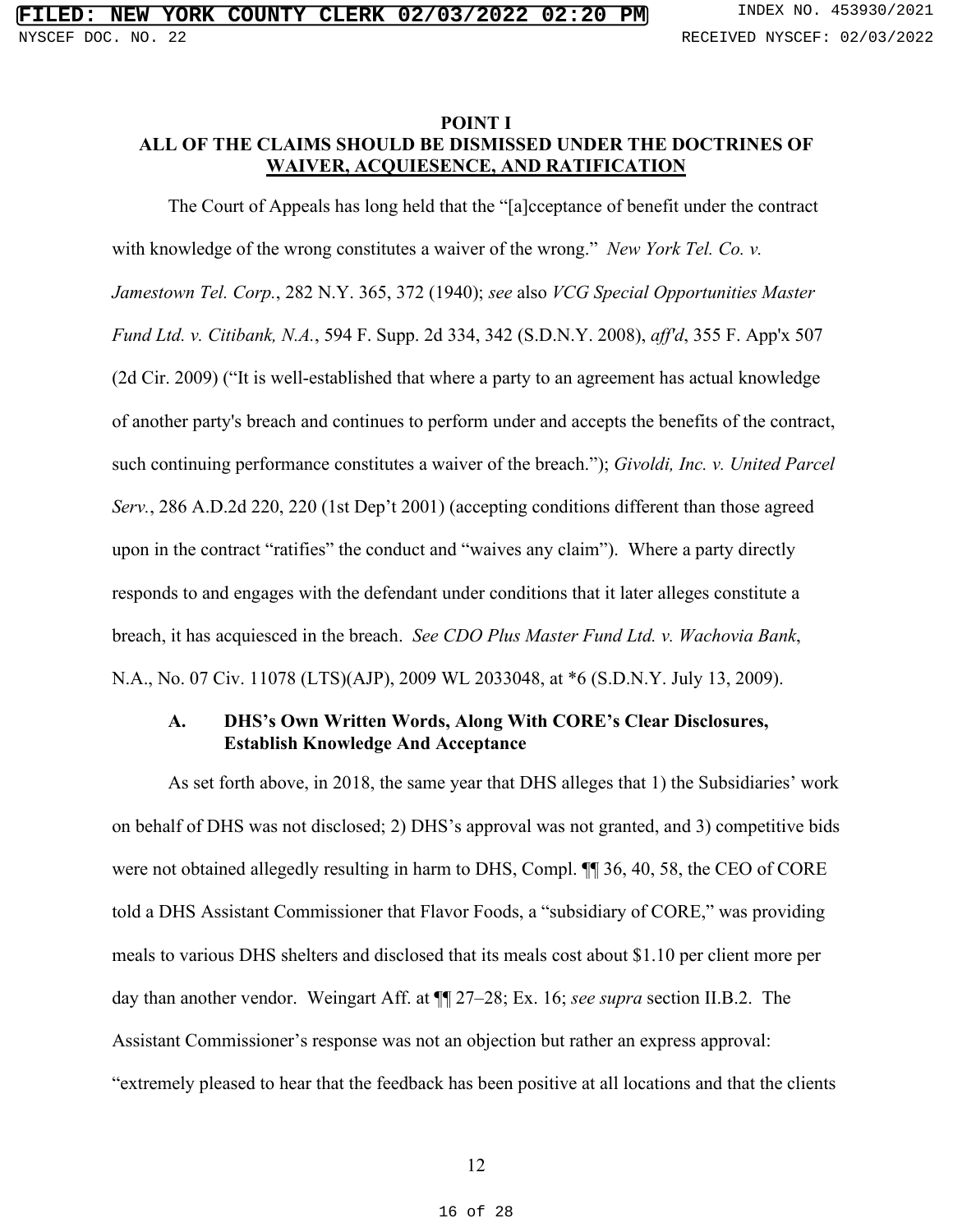are enjoying the food." Id. are enjoying the food." *Id.*

Nor is it a surprise that DHS knew that the Subsidiaries were working for CORE in 2018 Nor is it a surprise that DHS knew that the Subsidiaries were working for CORE in 2018<br>given that CORE clearly disclosed those facts to DHS in 2017. Not only did CORE specifically identify the Subsidiaries by listing them in its disclosures, it also specifically called out each one<br>of them in a paragraph devoted to explaining how and why they had been "recently formed." of them in a paragraph devoted to explaining how and why they had been "recently formed." See supra section II.B.1. Tellingly, despite purporting to offer an accurate summary of the *See supra* section II.B.1. Tellingly, despite purporting to offer an accurate summary of the disclosures to this Court, DHS failed to note these specific disclosures and three additional references to New York that also undermine DHS's claims. DHS's claim that it somehow did not know that Mr. Brown would be earning a salary as a CEO of a for-profit entity is also implausible on its face. disclosures to this Court, DHS failed to note these specific disclosures and three additional<br>references to New York that also undermine DHS's claims. DHS's claim that it somehow did<br>not know that Mr. Brown would be earnin

DHS cannot now claim a breach by CORE Services given its prompt and thorough disclosure of the facts that DHS attempts to invoke in support of its claims. DHS' continued acceptance of services from CORE and the Subsidiaries after the disclosures is fatal to the de disclosure of the facts that DHS attempts to invoke in support of its claims. DHS' continued<br>acceptance of services from CORE and the Subsidiaries after the disclosures is fatal to the de<br>Blasio Administration's belated cl VCG Special Opportunities Master Fund Ltd., 594 F. Supp. 2d at 342; Givoldi, Inc., 286 A.D.2d *VCG Special Opportunities Master Fund Ltd.*, 594 F. Supp. 2d at 342; *Givoldi, Inc.*, 286 A.D.2d at 220; CDO Plus Master Fund Ltd., 2009 WL 2033048, at \*6. at 220; *CDO Plus Master Fund Ltd.*, 2009 WL 2033048, at \*6.

#### <span id="page-16-4"></span><span id="page-16-3"></span><span id="page-16-2"></span><span id="page-16-1"></span><span id="page-16-0"></span>B. After DHS's Review Allegedly Discovered The Breaches At Issue, DHS Agreed Nonetheless To Move Forward With CORE **B. After DHS's Review Allegedly Discovered The Breaches At Issue, DHS Agreed Nonetheless To Move Forward With CORE**

DHS's waiver, ratification, and acquiescence from 2017 to 2019 of the facts and DHS's waiver, ratification, and acquiescence from 2017 to 2019 of the facts and circumstances at the center of its defective Complaint is just the beginning. Once DHS took issue—belatedly—in 2019 with the third-party arrangements CORE disclosed in 2017, it found as part of the Certification Agreement that the "continued operation of CORE as a service provider funded by DSS remains in the best interests of the City and in the best interests of the provider funded by DSS *remains in the best interests of the City and in the best interests of the*  clients CORE serves on behalf of the City." Ex. 28 (emphasis added). By DHS's admission, *clients CORE serves on behalf of the City***."** Ex. 28 (emphasis added). By DHS's admission, circumstances at the center of its defective Complaint is just the beginning. Once DHS took<br>issue—belatedly—in 2019 with the third-party arrangements CORE disclosed in 2017, it found<br>as part of the Certification Agreement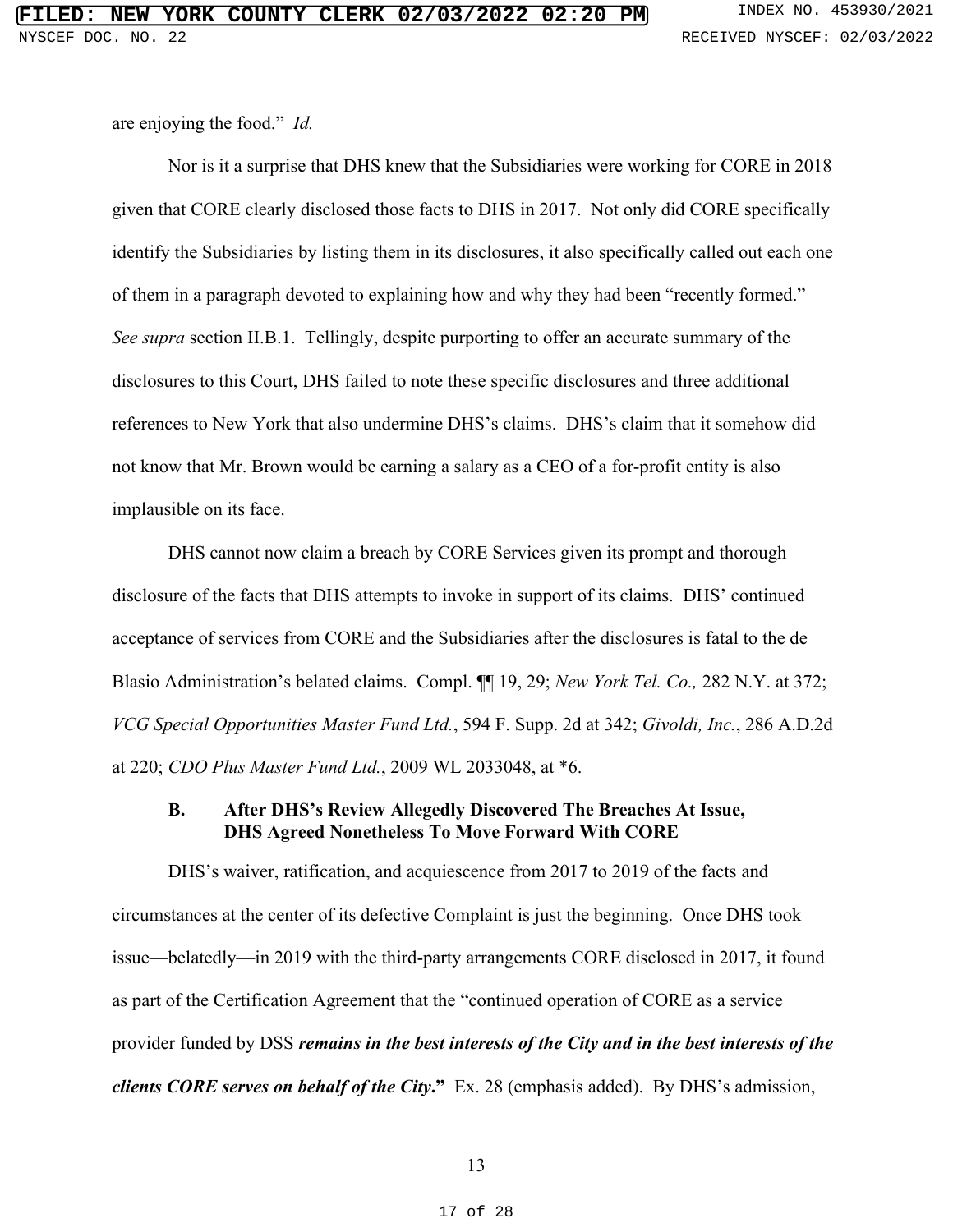the Certification Agreement, signed in April 2020, addressed the alleged breaches now being the Certification Agreement, signed in April 2020, addressed the alleged breaches now being raised nearly two years later, and also addressed questions regarding salaries earned by raised nearly two years later, and also addressed questions regarding salaries earned by executives of the Subsidiaries. Compl. ¶¶ 48. Notably, DHS has failed to allege a single executives of the Subsidiaries. Compl. ¶¶ 48. Notably, DHS has failed to allege a single violation of the Certification Agreement, only alleging that it disagrees with the Board's decision to continue using the Subsidiaries, which the Forensic Audit expressly found offered market-rate pricing. Compl. ¶¶ 61-62; Ex. 32 at 8. violation of the Certification Agreement, only alleging that it disagrees with the Board's decision<br>to continue using the Subsidiaries, which the Forensic Audit expressly found offered market-rate<br>pricing. Compl.  $\P\P$  61–6 **ETERD: NEW YORK COUNTY CLUBER 02/03/2022 02:20 EMB 2000**<br>
1105 PASS COUNTY CLUBER 02/03/2022 02:20 EMB 2010 PA CONDITION (1970) 113 (1970) 2013 (1970) 113 (1970) 2013 (1970) 113 (1970) 2013 (1970) 2015 (1970) 2015 (1970)

DHS cannot fairly induce CORE—on the premise that DHS was willing to move forward—to sign a Certification Agreement and to incur costly reviews and undertakings, and then later claim a breach based on the same facts and issues that were addressed and resolved by the Certification Agreement. Indeed, DHS not only ignores the significance of entering into the Certification Agreement but also attempts to mischaracterize documents emanating from the Certification Agreement to plead its case. DHS cannot fairly induce CORE—on the premise that DHS was willing to move<br>forward—to sign a Certification Agreement and to incur costly reviews and undertakings, and<br>then later claim a breach based on the same facts and is

DHS has knowingly forfeited again and again the right to sue for the conduct at the heart of its Complaint. It may not sue for years-old alleged breaches in which it has clearly acquiesced now that relations have broken down between the parties. All of DHS's claims should be dismissed in their entirety pursuant to CPLR 3211(a)(1).

#### <span id="page-17-1"></span><span id="page-17-0"></span>POINT II THE CITY FAILS TO PLEAD THE PERFORMANCE, BREACH, AND DAMAGES ELEMENTS OF ITS BREACH OF CONTRACT CLAIM POINT II<br>THE CITY FAILS TO PLEAD THE PERFORMANCE, BREACH, AND DAMAGES<br><u>ELEMENTS OF ITS BREACH OF CONTRACT CLAIM</u>

A breach of contract claim requires the "existence of a contract, the plaintiff s A breach of contract claim requires the "existence of a contract, the plaintiff's performance thereunder, the defendant's breach thereof, and resulting damages." Harris v. Seward Park Hous. Corp., 79 A.D.3d 425, 426 (1st Dep't 2010). The City's pleadings fail on three of these four elements.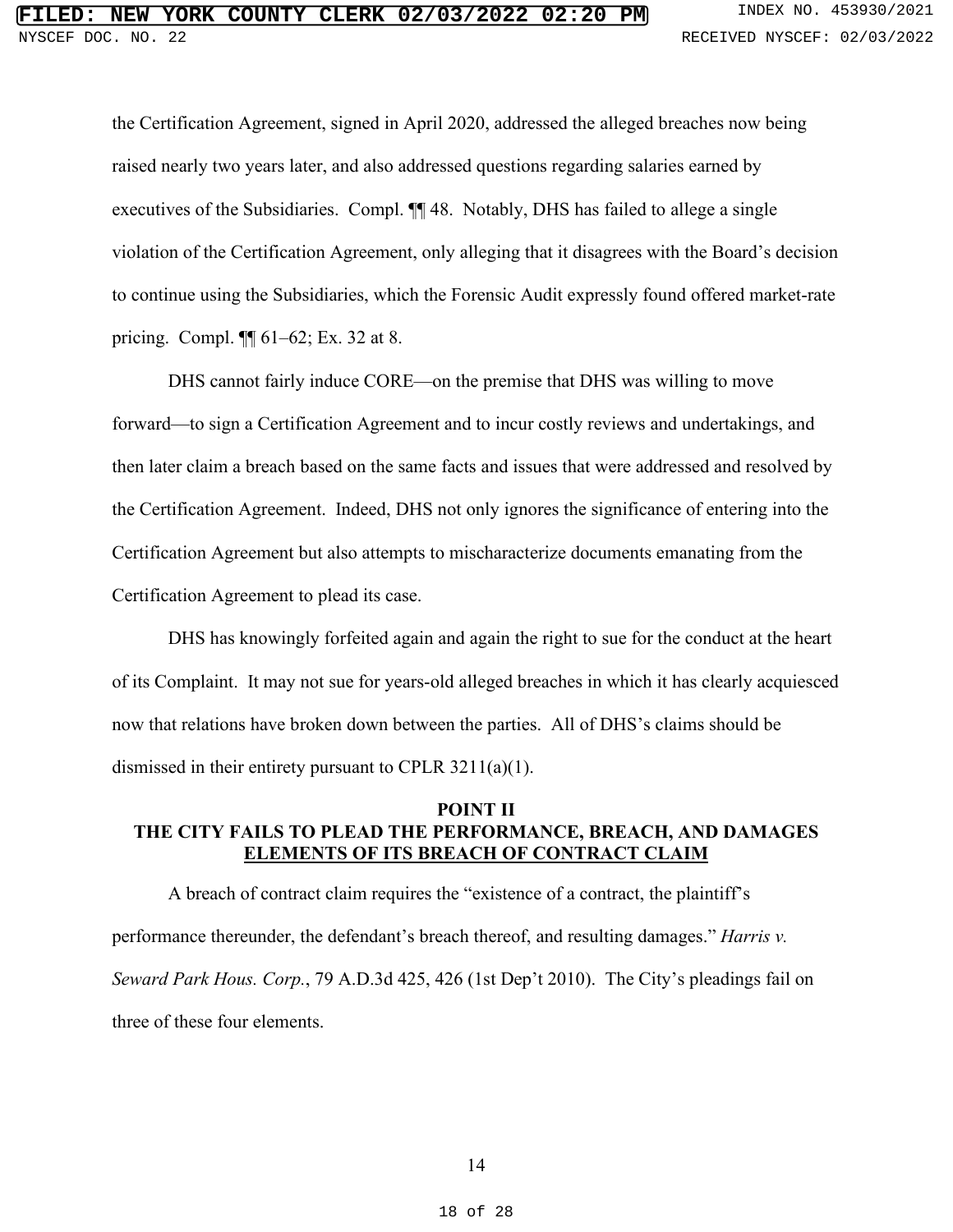#### A. The City Fails To Plead That It Fulfilled Its Obligations To CORE **A. The City Fails To Plead That It Fulfilled Its Obligations To CORE**

<span id="page-18-0"></span>The City alleges in completely conclusory fashion that it has "fulfilled its obligation to CORE under the CORE Agreements," Compl. ¶ 71, but "fails to plead facts demonstrating [plaintiff's] own adequate performance." *Bravo v. MERSCORP, Inc.*, No. 12-CV-884 (ENVV) (LB), 2013 WL 1652325, at \*5 (E.D.N.Y. Apr. 16, 2013) (dismissing complaint for pleading performance in only conclusory fashion) (emphasis added). The City alleges in completely conclusory fashion that it has "fulfilled its obligation to<br>CORE under the CORE Agreements," Compl. ¶ 71, but "fails to plead *facts* demonstrating<br>[plaintiff's] own adequate performance." *B* 

In fact, DHS has repeatedly abandoned its contractual obligations by consistently failing to pay CORE for services rendered. See supra section II.C. As of November 2021, CORE was due approximately \$33 million for services provided to DHS, either for work on registered contracts or for work under agreements that DHS requested but failed to register as formal contracts or for work under agreements that DHS requested but failed to register as formal<br>contracts. For the past four years, DHS has punted its financial obligations to CORE, placing greater and greater strain on an organization that has been providing services to DHS clients<br>without payment. See supra section II.C. without payment. See supra section II.C. In fact, DHS has repeatedly abandoned its contractual obligations by consistently failing<br>to pay CORE for services rendered. *See supra* section II.C. As of November 2021, CORE was<br>due approximately \$33 million for service

#### <span id="page-18-2"></span>B. The City Fails To Allege Breach **B. The City Fails To Allege Breach**

<span id="page-18-1"></span>In addition to its failure adequately to allege its own performance, the City also "fails to In addition to its failure adequately to allege its own performance, the City also "fails to<br>allege an actual breach." *Bravo*, 2013 WL 1652325, at \*5. The City's Complaint is replete with conclusory assertions and light on specific factual allegations. For example, the City's primary<br>allegation regarding breach of the competitive bidding provision is: "DHS determined that allegation regarding breach of the competitive bidding provision is: "DHS determined that CORE had not solicited three bids for the services provided by the For-Profit Subsidiaries." CORE had not solicited three bids for the services provided by the For-Profit Subsidiaries." Compl. ¶ 46. This claim is premised on the allegation that the Subsidiaries operated as Compl.  $\P$  46. This claim is premised on the allegation that the Subsidiaries operated as<br>"subcontractors." Compl.  $\P$  72–73. But DHS offers no contractual language supporting that point or distinguishing between a "vendor" and a "subcontractor." point or distinguishing between a "vendor" and a "subcontractor."<br>More specifically, the City has failed to plead that CORE breached the agreement by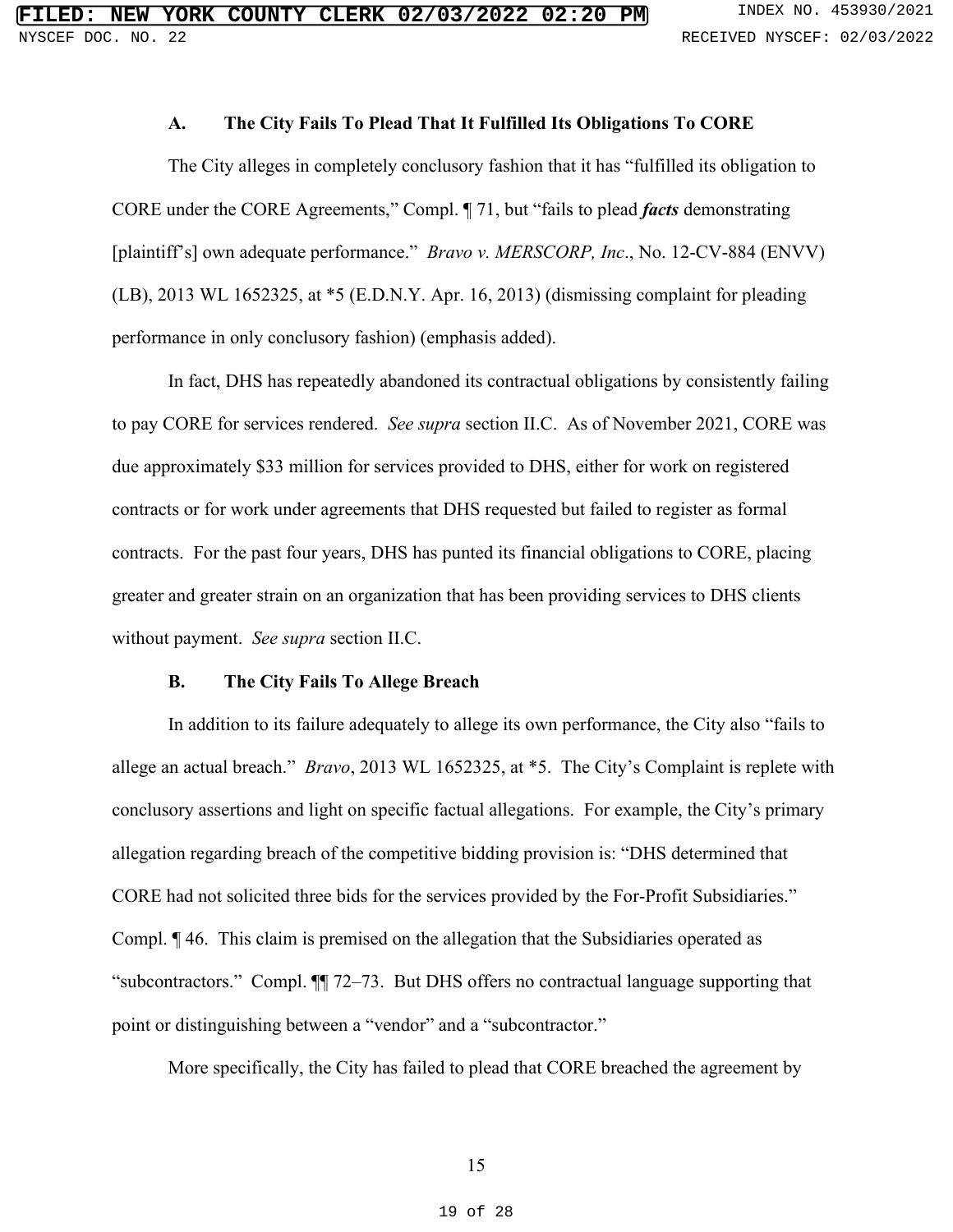failing to disclose the Subsidiaries to DHS, Compl. ¶ 72, for many of the same reasons addressed failing to disclose the Subsidiaries to DHS, Compl. ¶ 72, for many of the same reasons addressed above. *See supra* section II.B. DHS's tortured rendering of the facts ignores the context of the disclosure and the **four separate references to New York** in those disclosures and the correspondence between 2017 and 2019 disclosure and the *four separate references to New York* in those disclosures and the correspondence between 2017 and 2019 clearly reflecting DHS's understanding of those disclosures. See supra section II.B.2.

The Complaint also fails to account for the lack of any provision in the contracts that The Complaint also fails to account for the lack of any provision in the contracts that requires selecting the lowest bidder. Indeed, in 2018, DHS's Assistant Commissioner clearly requires selecting the lowest bidder. Indeed, in 2018, DHS's Assistant Commissioner clearly approved of CORE using Flavor Foods after specifically learning that it was charging more than<br>another vendor. See supra section II.B.2. another vendor. See supra section II.B.2.

#### <span id="page-19-6"></span><span id="page-19-5"></span><span id="page-19-4"></span><span id="page-19-3"></span><span id="page-19-2"></span><span id="page-19-1"></span><span id="page-19-0"></span>C. The City Fails To Adequately Plead Damages **C. The City Fails To Adequately Plead Damages**

"A claim for breach of contract must rest on more than a conclusory allegation that the "A claim for breach of contract must rest on more than a conclusory allegation that the defendant's breach caused damages." Bravo, 2013 WL 1652325, at \*6 (quotations and citations omitted) (dismissing claim for failure to allege "causally connected damages"); see also Davis v. Clearway Mortg., LLC, No. 08-CV-6492L, 2009 WL 2843255, at \*2 (W.D.N.Y. Aug. 31, 2009) (dismissing claim for failure to "proffer[] allegations of actual damages"); Miller v. HSBC Bank U.S.A., N.A., No. 13 Civ. 7500, 2015 WL 585589, at \*4 (S.D.N.Y. Feb. 11, 2015) (similar). Critically, the First Department has held that a complaint is "fatally deficient" when it "does not demonstrate how the defendant's alleged breach [] caused plaintiffs any injury." Gordon v. Dino De Laurentiis Corp., 141 A.D.2d 435, 436 (1st Dep't 1988); ERE LLP v. Spanierman Gallery, LLC, 94 A.D.3d 492, 493 (1st Dep't 2012) (quoting and reiterating the holding in Gordon); see also Vista Food Exch., Inc. v. BenefitMall, 138 A.D.3d 535, 536 (1st Dep't 2016) (plaintiff must plead facts sufficient to show that damages are the "natural and probable consequence" of the breach). defendant's breach caused damages." *Bravo*, 2013 WL 1652325, at \*6 (quotations and citations<br>omitted) (dismissing claim for failure to allege "causally connected damages"); *see also Davis v*.<br>Clearway Mortg., LLC, No. 08 *U.S.A.*, N.A., No. 13 Civ. 7500, 2015 WL 585589, at \*4 (S.D.N.Y. Feb. 11, 2015) (similar).<br>Critically, the First Department has held that a complaint is "fatally deficient" when it "does not<br>demonstrate how the defendant' **ETLED 1. NEW YORK COURTY CEERK. 02/03/2022 02:20**<br>
Natural rest, 4558 4578 accounts and a material system consists and a<br>
restrict on the same material rest of the same material of the same material systems and<br>
diving t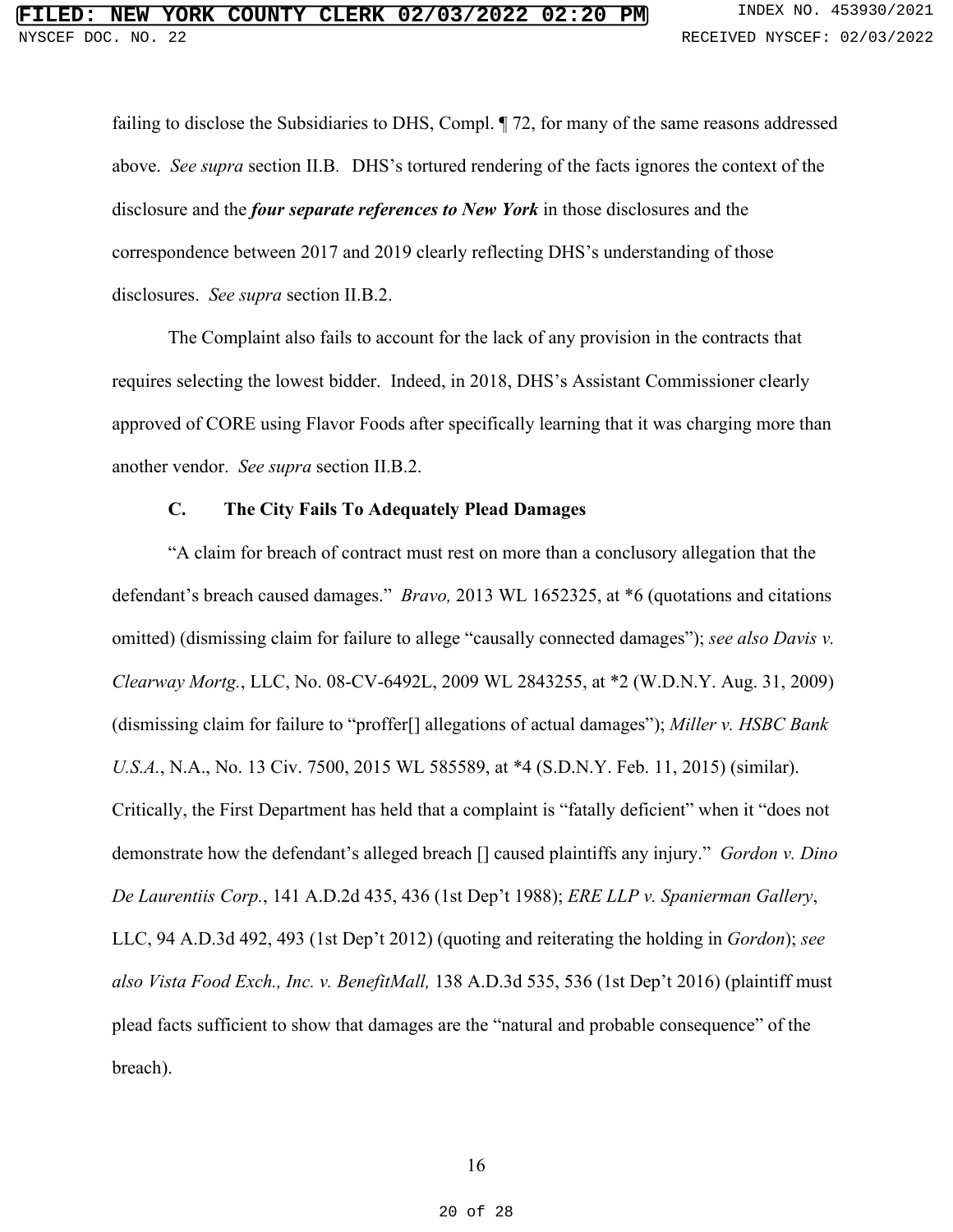The Complaint appears to contend that DHS was "overcharged" in breach of relevant The Complaint appears to contend that DHS was "overcharged" in breach of relevant contracts based on two interrelated theories: that a lack of competitive bidding led CORE to contracts based on two interrelated theories: that a lack of competitive bidding led CORE to<br>direct work exclusively to its Subsidiaries and to agree to pay the Subsidiaries above market rate, and that this arrangement permitted the Subsidiaries to pay excessive salaries to certain executives, namely Mr. Brown. and that this arrangement permitted the Subsidiaries to pay excessive salaries to certain<br>executives, namely Mr. Brown.<br>DHS's theory is that competitive bidding disciplines administrative and overhead costs—

such as executive salaries—by ensuring that such costs settle at a market rate. That is why it such as executive salaries—by ensuring that such costs settle at a market rate. That is why it<br>pleads no factual allegations that any City contractual provisions or other policies limit or cap the salaries of executives employed by the City's contractors, let alone the salaries of executives of salaries of executives employed by the City's contractors, let alone the salaries of executives of subcontractors or vendors. The City also pleads no factual allegations that CORE or any of the subcontractors or vendors. The City also pleads no factual allegations that CORE or any of the<br>Subsidiaries failed to provide the services they were required to provide to vulnerable New Yorkers at the rates set forth in the budgets that were approved by both DHS and OMB. Most fundamentally, the City fails to plead or explain how it is harmed, or could be harmed, in Yorkers at the rates set forth in the budgets that were approved by both DHS and OMB. Most<br>fundamentally, the City fails to plead or explain how it is harmed, or could be harmed, in<br>circumstances where the required service rate, irrespective of the allocation of the provider's overhead costs to administrative salary expense or something else. expense or something else.

Since the City admits that CORE was actually providing these services, and continues to Since the City admits that CORE was actually providing these services, and continues to provide them to this day, see Compl. ¶¶ 17-30, the only way DHS plausibly could have been provide them to this day, *see* Compl. ¶¶ 17-30, the only way DHS plausibly could have been "overcharged" is if CORE was charging beyond an appropriate and reasonable market rate for them. But the City cannot plead such an allegation with any factual basis. To the contrary, the "overcharged" is if CORE was charging beyond an appropriate and reasonable market rate for<br>them. But the City cannot plead such an allegation with any factual basis. To the contrary, the<br>independent Forensic Audit that DHS relied on to plead this Complaint concluded that CORE's financial arrangements with the relied on to plead this Complaint concluded that CORE's financial arrangements with the<br>Subsidiaries were *consistent with third-party bids* and contemplated that CORE would continue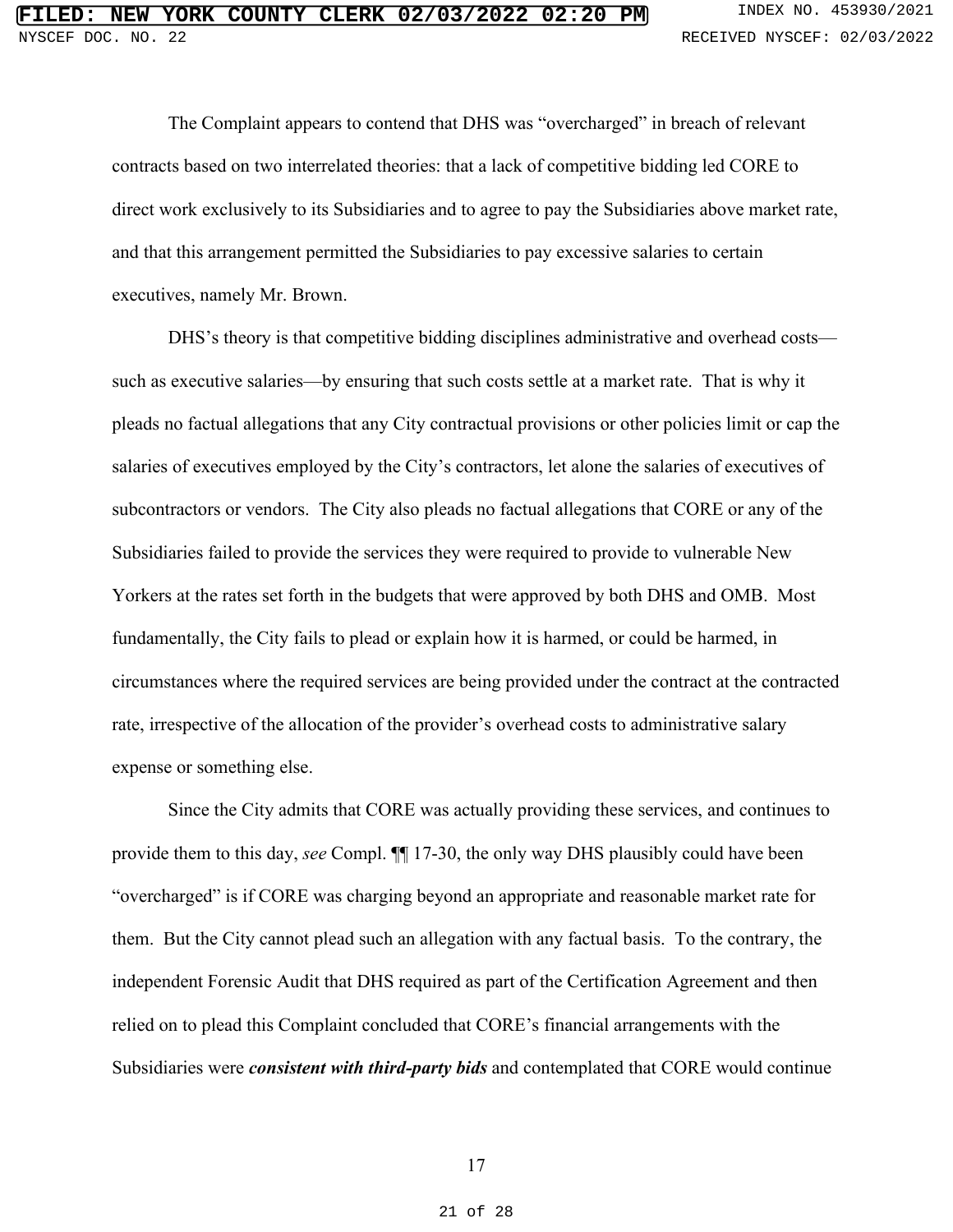to use its affiliated vendors so long as they continue to charge a fair price. See supra section to use its affiliated vendors so long as they continue to charge a fair price. *See supra* section II.E; Ex. 32 at 8. The City's conclusory claims that it has been "overcharged" are thus fatally deficient.

Even if the Court accepts the invocation of allegedly "excessive" salaries as pleadings II.E; Ex. 32 at 8. The City's conclusory claims that it has been "overcharged" are thus fatally<br>deficient.<br>Even if the Court accepts the invocation of allegedly "excessive" salaries as pleadings<br>relating to damages,<sup>5</sup> the under the circumstances. The de Blasio Administration's feigned outrage that an African-American social entrepreneur responsible for overseeing the provision of needed services to more than three thousand vulnerable New Yorkers over a four-year period made "in excess of \$1.5 million in compensation from the For-Profit Subsidiaries from 2018-2021," Pullo Aff. ¶ 33, is nothing but an attempt to divert attention from the \$33 million that DHS owes CORE.<sup>6</sup> relating to damages,<sup>5</sup> there is nothing to support the notion that Brown's salaries were excessive<br>under the circumstances. The de Blasio Administration's feigned outrage that an African-American social entrepreneur responsible for overseeing the provision of needed services to<br>more than three thousand vulnerable New Yorkers over a four-year period made "in excess of<br>\$1.5 million in compensation from the F **FILED: Non-Vale Country CLERK 02/03/2022 02:10** also the decrease of the definition of the definition. CONFINST CLERK COUNTRY CONTROLLATION (FILED) and the definition. FILED (Section and payment during the definition of

DHS offers no further analysis, no executive salary limits, no proper comparisons to DHS offers no further analysis, no executive salary limits, no proper comparisons to other executives, or anything else that would put Mr. Brown's alleged compensation in any kind of context. Likewise, DHS's claim of harm based on excessive salaries finds no support in any contract or anywhere else. other executives, or anything else that would put Mr. Brown's alleged compensation in any kind of context. Likewise, DHS's claim of harm based on excessive salaries finds no support in any contract or anywhere else.

#### <span id="page-21-0"></span>POINT III **POINT III**  DHS'S UNJUST ENRICHMENT CLAIM IS UNTETHERED TO THE LAW AND **DHS'S UNJUST ENRICHMENT CLAIM IS UNTETHERED TO THE LAW AND**  FRIVOLOUS IN LIGHT OF THE CONTRACTS IN PLACE **FRIVOLOUS IN LIGHT OF THE CONTRACTS IN PLACE**

DHS apparently contends that it has an extra-contractual right to veto the salary paid to

DHS apparently contends that it has an extra-contractual right to veto the salary paid to<br>any employee who works for any entity that receives funds from DHS, however indirectly,

 $5$  The Court should not accept such an invocation independent of the competitive bidding allegations  $5$  The Court should not accept such an invocation independent of the competitive bidding allegations because the only tie that DHS has alleged between excessive salaries and any contractual right flow through the competitive bidding allegations. through the competitive bidding allegations.

 $6$  This breaks down to less than \$100,000 per year, per entity. As DHS would have it, third-party vendors rather than CORE subsidiaries would provide each of these services. However, DHS does not and cannot rather than CORE subsidiaries would provide each of these services. However, DHS does not and cannot allege that any CEO of a third-party vendor would be willing to take on the immense responsibility of allege that any CEO of a third-party vendor would be willing to take on the immense responsibility of providing these services to vulnerable New Yorkers for that level of pay, especially given the history of providing these services to vulnerable New Yorkers for that level of pay, especially given the history of non-payment during the de Blasio administration.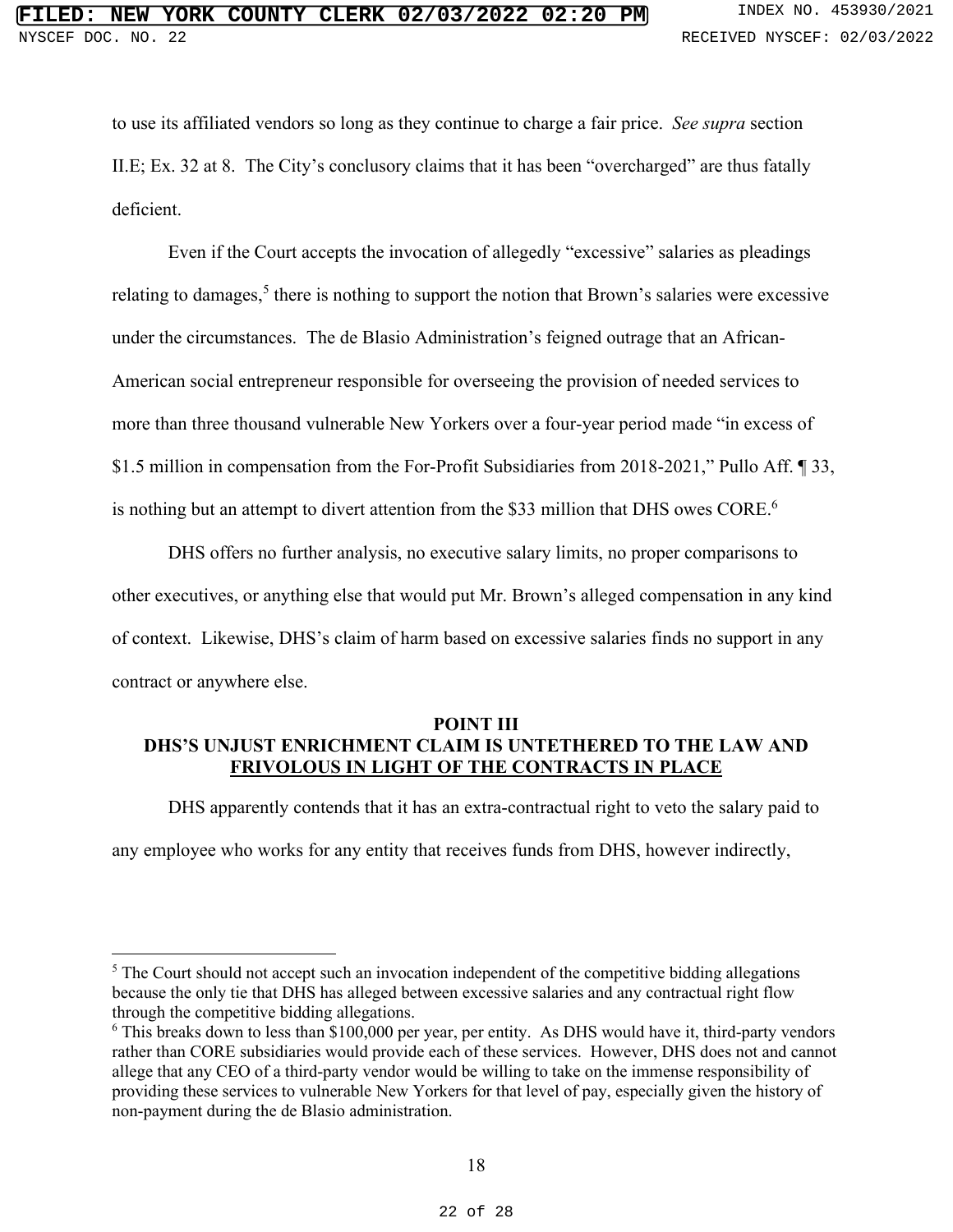wherever it decides that the salary is "excessive" under some notion of "equity and good wherever it decides that the salary is "excessive" under some notion of "equity and good conscience." This novel claim is utterly without legal basis.

<span id="page-22-2"></span><span id="page-22-0"></span>A claim for unjust enrichment is a quasi-contract theory "available only in unusual situations" and "not a catchall cause of action to be used when others fail." Corsello v. Verizon New York, Inc., 18 N.Y.3d 777, 790 (Ct. App. 2012). Its essential elements include that 1) a benefit was conferred to the defendant; 2) at the plaintiff's expense; and 3) that equity and good conscience require the benefit to be returned. See Mandarin Trading Ltd. v. Wildenstein, 16 conscience require the benefit to be returned. *See Mandarin Trading Ltd. v. Wildenstein*, 16 N.Y.3d 173, 182 (Ct. App. 2011). An unjust enrichment claim fails, however, "if the connection between the parties is too attenuated." *Id.* at 174. "Mere knowledge" of the other party is N.Y.3d 173, 182 (Ct. App. 2011). An unjust enrichment claim fails, however, "if the connection<br>between the parties is too attenuated." *Id.* at 174. "Mere knowledge" of the other party is<br>insufficient; rather the relations inducement" as it relates to the conferring of the benefit. See Miller v. Walters, 46 Misc. 3d 417, inducement" as it relates to the conferring of the benefit. *See Miller v. Walters*, 46 Misc. 3d 417, 425 (N.Y. Sup. Ct. 2014) (finding that where parties were inherently at odds with each other, 425 (N.Y. Sup. Ct. 2014) (finding that where parties were inherently at odds with each other,<br>there could have been no reliance or inducement in conferring a benefit on the other party); see also id. (relationship must be one that "could cause" reliance or inducement). conscience." This novel claim is utterly without legal basis.<br>A claim for unjust enrichment is a quasi-contract theory "available only in unusual<br>situations" and "not a catchall cause of action to be used when others fail.

<span id="page-22-3"></span><span id="page-22-1"></span>The Court of Appeals has found on multiple occasions that a relationship that flows also id. (relationship must be one that "could cause" reliance or inducement).<br>The Court of Appeals has found on multiple occasions that a relationship that flows<br>through another entity, such as a relationship between a pu vendor or subcontractor, is insufficiently direct. See Georgia Malone & Co. v. Rieder, 19 vendor or subcontractor, is insufficiently direct. *See Georgia Malone & Co. v. Rieder*, 19<br>N.Y.3d 511, 519 (2012) (rejecting an unjust enrichment claim that links a business "with whom [plaintiffs] contract" with "other entities tangentially involved but with whom they have no direct connection" because that "would impose a burdensome obligation in commercial [plaintiffs] contract" with "other entities tangentially involved but with whom they have no<br>direct connection" because that "would impose a burdensome obligation in commercial<br>transactions"). In *Sperry v. Crompton Corp.* tires was "overcharge[d] by producers of chemicals used in the rubber-making process" due to tires was "overcharge[d] by producers of chemicals used in the rubber-making process" due to<br>collusion. 8 N.Y.3d 204, 205, 216 (Ct. App. 2007). The Court dismissed the claim finding that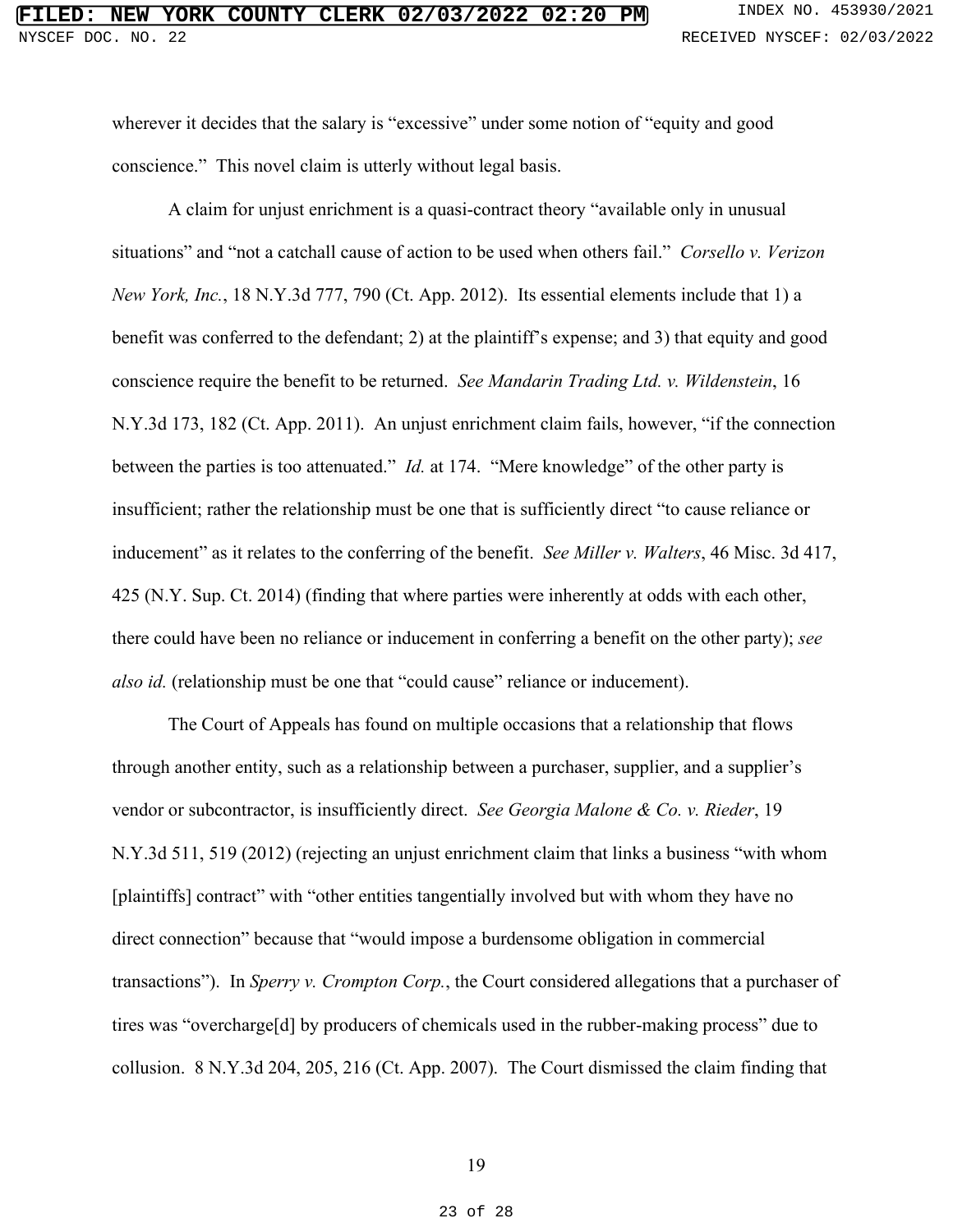<span id="page-23-1"></span>the "connection between the purchaser of the tires" and the "producers of th[ose] chemicals" is the "connection between the purchaser of the tires" and the "producers of th[ose] chemicals" is simply too attenuated where a manufacturer stood in between the parties. *Id.* at 215-16; see also Chambers v. Weinstein, 997 N.Y.S.2d 668 (N.Y. Sup. Ct. Aug. 22, 2014), aff'd, 21 N.Y.S.3d 892 (2016) (holding that there is no direct relationship where the benefit to the defendant was conveyed by the plaintiff through another party).<sup>7</sup> simply too attenuated where a manufacturer stood in between the parties. *Id.* at 215-16; *see also*<br>Chambers v. Weinstein, 997 N.Y.S.2d 668 (N.Y. Sup. Ct. Aug. 22, 2014), aff'd, 21 N.Y.S.3d 892<br>(2016) (holding that there

<span id="page-23-4"></span><span id="page-23-2"></span>Courts are particularly quick to dismiss unjust enrichment claims involving an intermediary where the intermediary party has a contractual relationship that covers the same subject matter. See Georgia Malone, 19 N.Y.3d at 519. This principle is consistent with the long-established rule that the "existence of a valid and enforceable written contract governing a Courts are particularly quick to dismiss unjust enrichment claims involving an<br>intermediary where the intermediary party has a contractual relationship that covers the same<br>subject matter. *See Georgia Malone*, 19 N.Y.3d a the same subject matter." Clark-Fitzpatrick, Inc. v. Long Island R.R. Co., 70 N.Y.2d 382, 388 the same subject matter." *Clark-Fitzpatrick, Inc. v. Long Island R.R. Co.,* 70 N.Y.2d 382, 388 (1987).

In Robinson v. Oz Master Fund, Ltd., Justice Scarpulla dismissed an unjust enrichment claim against the defendant signatories to an agreement that covered the dispute and then went on to dismiss the claims as to the defendants who were not "signatories." No. 654009/13, 2015 WL 6126956, at \*5 (N.Y. Sup. Ct. Oct. 16, 2015). There, plaintiffs sued two non-signatory entities that were "allegedly created to enter into [a contract]." *Id.* The Court ruled that the entities have "too weak a connection to plaintiffs to sustain a claim for unjust enrichment . . . [t]hat is, their only connection to plaintiffs is through entities whose relationship with plaintiffs is governed by contract." Id. (1987).<br>In *Robinson v. Oz Master Fund, Ltd.*, Justice Scarpulla dismissed an unjust enrichment<br>claim against the defendant signatories to an agreement that covered the dispute and then went<br>on to dismiss the claims as to **PLAISM COUNTY CLEER 02/03/2022 02:20 FILED: RELATION RELATION EXCEPT EXCEPT EXCEPT EXCEPT EXCEPT EXCEPT EXCEPT EXCEPT EXCEPT EXCEPT EXCEPT EXCEPT EXCEPT EXCEPT EXCEPT COUNTY COUNTY** 

<span id="page-23-3"></span><span id="page-23-0"></span><sup>7</sup> See also Barone v. Barone, 54 N.Y.S.3d 609, at \*8 (N.Y. Sup. Cty. Feb. 17, 2017) (dismissing <sup>7</sup> *See also Barone v. Barone*, 54 N.Y.S.3d 609, at \*8 (N.Y. Sup. Cty. Feb. 17, 2017) (dismissing complaint for failure to plead a "partnership relationship" between the parties); Crescimanni v. Trovato, complaint for failure to plead a "partnership relationship" between the parties); Crescimanni v. Trovato, 162 A.D.3d 849, 851-52 (2d Dep't 2018) (unjust enrichment cause of action "devoid of merit" because "plaintiff did not allege a relationship upon which an unjust enrichment cause of action could be based).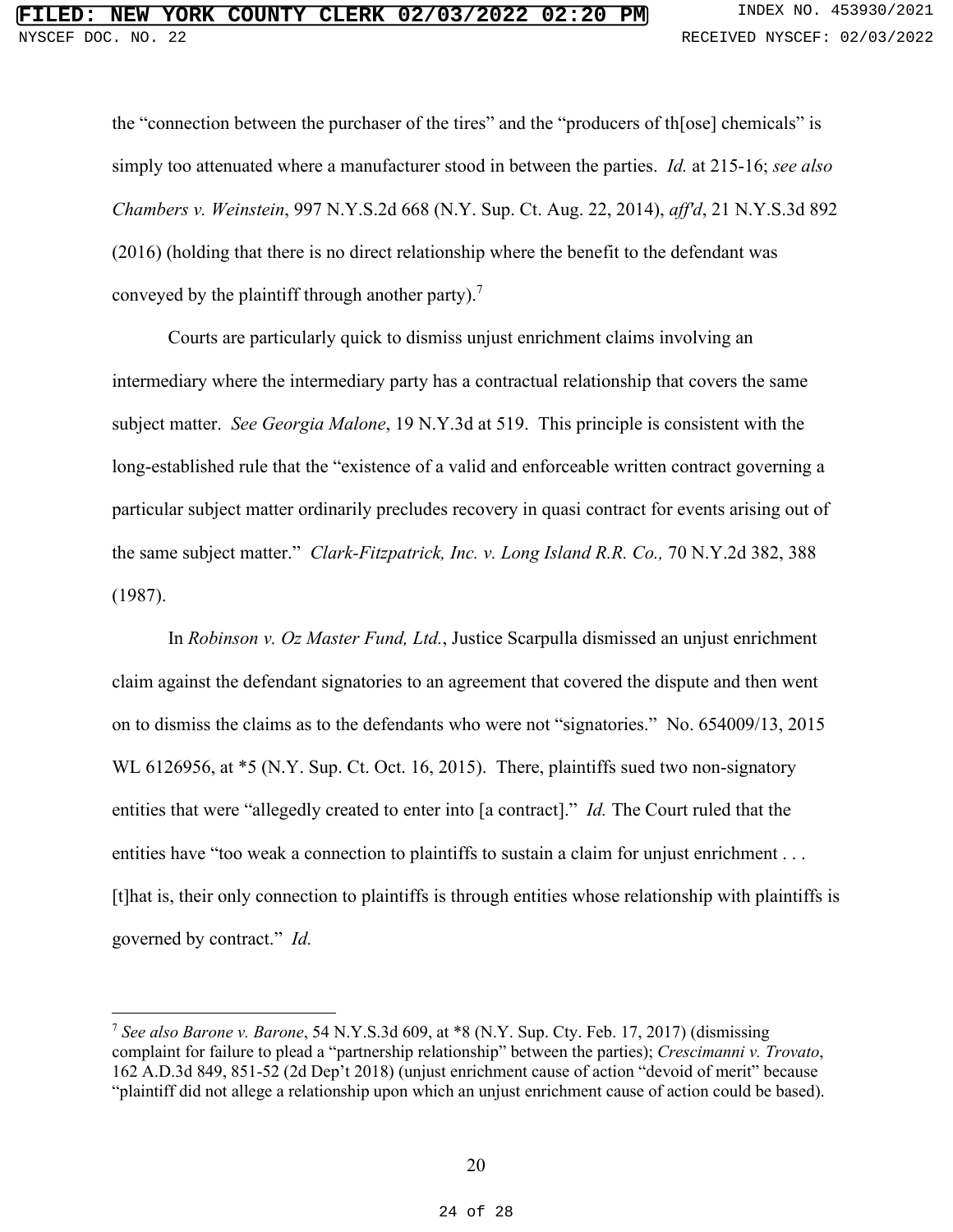<span id="page-24-1"></span>The facts here are similar. As CORE disclosed, the Subsidiaries were created in The facts here are similar. As CORE disclosed, the Subsidiaries were created in anticipation of potential contracts with government agencies, including DHS, and their "only anticipation of potential contracts with government agencies, including DHS, and their "only<br>connection to plaintiffs" is through CORE and its contract with the DHS. Indeed, according to DHS, the relationship between the Subsidiaries and DHS are CORE's obligations as to either vendors or subcontractors within the applicable agreement. If there was any question as to DHS, the relationship between the Subsidiaries and DHS are CORE's obligations as to either<br>vendors or subcontractors within the applicable agreement. If there was any question as to<br>whether DHS's unjust enrichment claim is copied verbatim paragraphs between their two causes of action ought to be dispositive. Compare copied verbatim paragraphs between their two causes of action ought to be dispositive. *Compare* Compl. **1** 74-75 with **11** 78-79; *Rite Aid of New York, Inc. v. Chalfonte Realty Corp.*, 39 Misc.<br>3d 1230(A), 971 N.Y.S.2d 74 (N.Y. Sup. Ct. Aug. 14, 2012), *aff'd*, 105 A.D.3d 470 (2013)<br>(holding that, where plaintiff as 3d 1230(A), 971 N.Y.S.2d 74 (N.Y. Sup. Ct. Aug. 14, 2012), affd, 105 A.D.3d 470 (2013) (holding that, where plaintiff asserted that it had been "overcharged" through "misrepresent[ations]" in breach of a contract, the corresponding unjust enrichment claim is duplicative). DHS's relationship with Mr. Brown is even further attenuated, as it flows from duplicative). DHS's relationship with Mr. Brown is even further attenuated, as it flows from<br>him, through the Subsidiaries that DHS alleges paid him excessively,<sup>8</sup> through CORE, and then—by way of contract—to DHS. See Robinson, 2015 WL 6126956, at \*5 (2015). In any event, DHS's claim that it was "overcharged" as a purchaser of services by a vendor whose relationship to DHS flows through an intermediary fails under Sperry. 8 N.Y.3d at 215-16. relationship to DHS flows through an intermediary fails under *Sperry.* 8 N.Y.3d at 215–16. him, through the Subsidiaries that DHS alleges paid him excessively,<sup>8</sup> through CORE, and<br>then—by way of contract—to DHS. *See Robinson*, 2015 WL 6126956, at \*5 (2015). In any<br>event, DHS's claim that it was "overcharged" a

<span id="page-24-0"></span>The City also does not even attempt to plead a relationship with the Subsidiaries or Mr. The City also does not even attempt to plead a relationship with the Subsidiaries or Mr.<br>Brown that induced their reliance in conferring the alleged benefits. See, e.g., Georgia Malone, 19 N.Y.3d at 519 (Ct. App. 2012). Quite to the contrary, DHS claims (disingenuously) that it had no idea that these entities were providing services in connection with DHS contracts, that it would not have approved or relied on these entities due to their related-entity status, and that 19 N.Y.3d at 519 (Ct. App. 2012). Quite to the contrary, DHS claims (disingenuously) that it<br>had no idea that these entities were providing services in connection with DHS contracts, that it<br>would not have approved or reli

Even if the City claimed that it was suing Mr. Brown in reference to his role as CEO of CORE, Mr. 8 Even if the City claimed that it was suing Mr. Brown in reference to his role as CEO of CORE, Mr. Brown's "only connection with [the City]" is still through an entity, CORE, whose "only connection to the City is . . . is governed by contract." the City is . . . is governed by contract."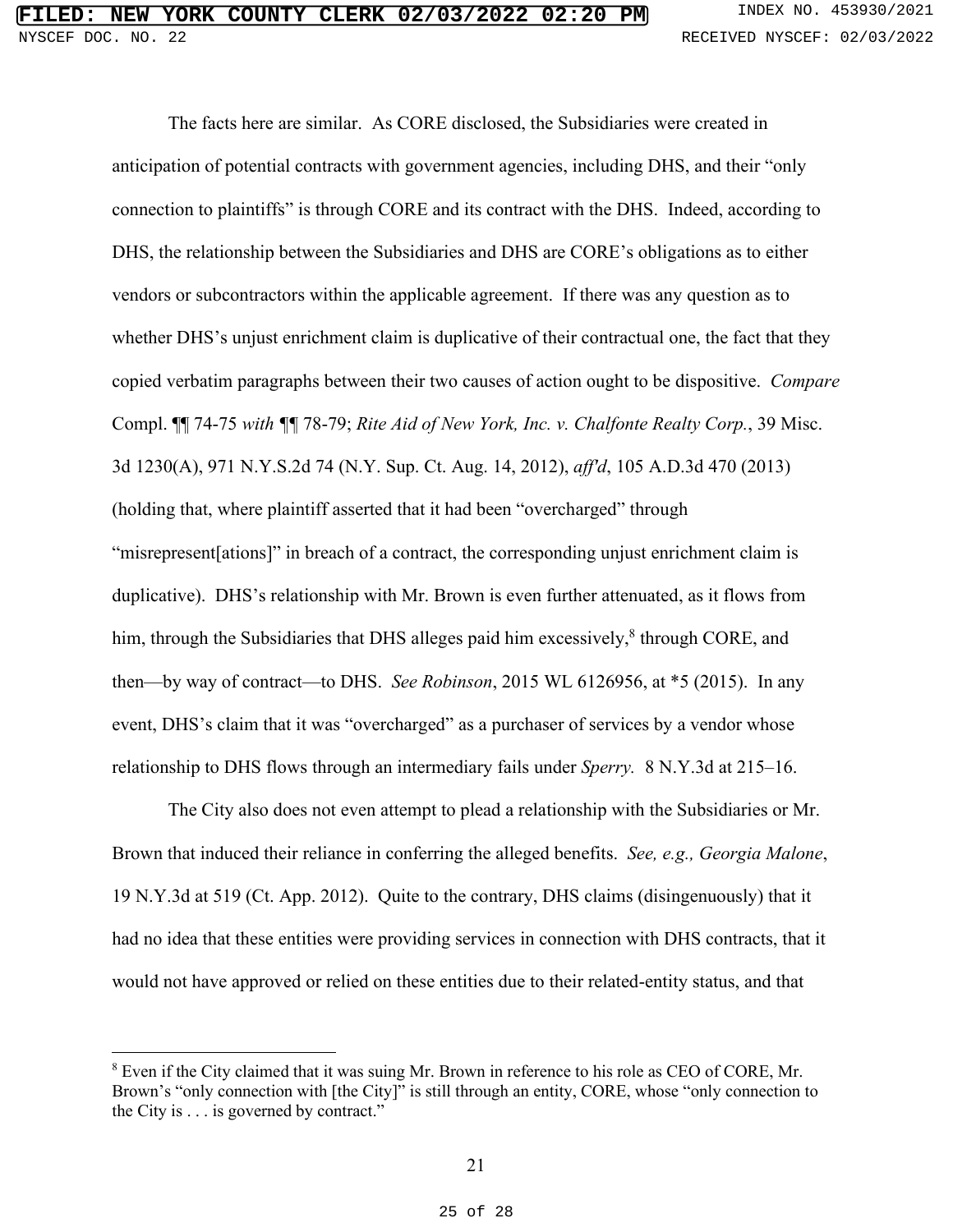when it found out about their provision of services to New Yorkers, it took action including when it found out about their provision of services to New Yorkers, it took action including ultimately terminating CORE's contracts. As such, the City's unjust enrichment claim is doomed by its own pleadings. doomed by its own pleadings.

#### <span id="page-25-0"></span>POINT IV THE COMPLAINT SHOULD BE DISMISSED WITH PREJUDICE BECAUSE AMENDMENT WOULD BE FUTILE **POINT IV<br>THE COMPLAINT SHOULD BE DISMISSED WITH PREJUDICE BECAUSE<br>AMENDMENT WOULD BE FUTILE**

DHS claims that it has been reviewing these issues for three years and referred these DHS claims that it has been reviewing these issues for three years and referred these issues for formal investigation approximately two years ago. Compl. ¶¶ 40, 49. Its papers issues for formal investigation approximately two years ago. Compl. ¶¶ 40, 49. Its papers demonstrate it has long been aware of and had access to numerous relevant documents putting it on notice of these issues. These documents include the August 23, 2017, disclosures and the independent Forensic Audit regarding these issues — documents which DHS purported to demonstrate it has long been aware of and had access to numerous relevant documents putting it<br>on notice of these issues. These documents include the August 23, 2017, disclosures and the<br>independent Forensic Audit regardin case. See generally supra, Compl. case. *See generally supra, Compl.*  **PTLED: NEW YORK COUNTY CLERK 02/03/2022 02:20 FORM EXECUTE THE SECUTE OF A 23930/2023**<br> **EXECUTE THE SECUTE OF A 23930/2023**<br> **EXECUTE AND RESPONSE TO A 23930/2023**<br> **EXECUTE ADDEDING CORE SCOND OF SECUTE ON VORTER I** 

The Court may infer that the de Blasio Administration's offering of an utterly insufficient and misleading Complaint under these circumstances demonstrates that it has nothing left to offer and amendment would be futile. The Court should dismiss the Complaint with prejudice.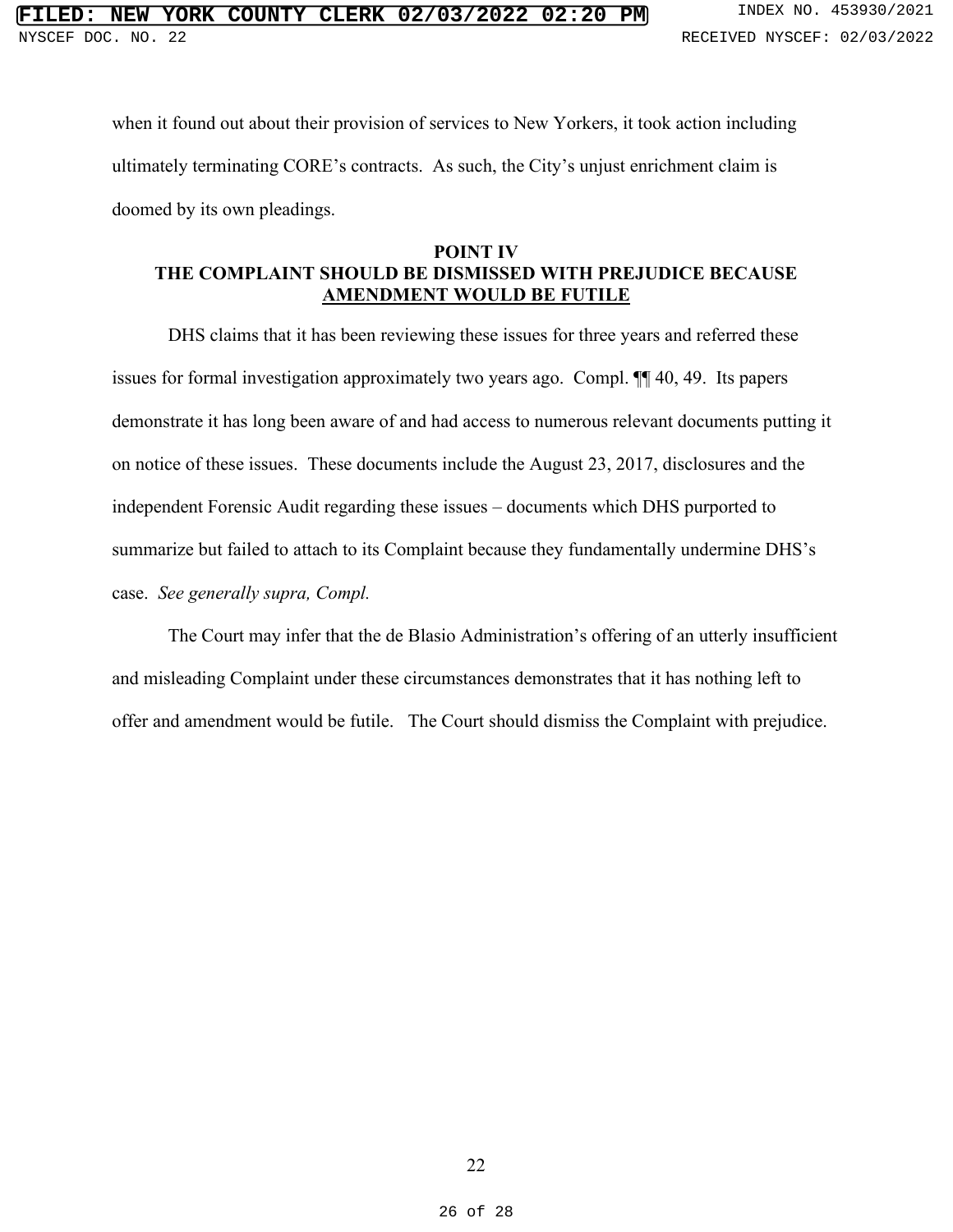#### <span id="page-26-0"></span>IV. CONCLUSION **IV. CONCLUSION**

For all the foregoing reasons, this Court should dismiss the Complaint with prejudice<br>pursuant to Rules 3211(a)(1) and 3211(a)(7) of the CPLR.<br>Dated: New York, New York<br>February 3, 2022

pursuant to Rules  $3211(a)(1)$  and  $3211(a)(7)$  of the CPLR.

Dated: New York, New York February 3, 2022

#### KOSTELANETZ & FINK, LLP **KOSTELANETZ & FINK, LLP**

Attorneys for Defendants CORE Services Group, Attorneys for Defendants CORE Services Group, Inc., CORE Companies, Inc., CORE Facilities<br>Management, LLC, Flavor Foods, LLC,<br>PROCORE, LLC<br>7 World Trade Center Management, LLC, Flavor Foods, LLC, PROCORE, LLC 7 World Trade Center 250 Greenwich Street, 34th Floor New York, New York 10007 (212) 808-8100 cmillman@kflaw.com 250 Greenwich Street, 34th Floor New York, New York 10007 (212) 808-8100 [cmillman@kflaw.com](mailto:cmillman@kflaw.com) By: */s/ Claude M. Millman*

By:  $\frac{s}{C}$  Claude M. Millman Claude M. Millman Claude M. Millman

#### DECHERT, LLP **DECHERT, LLP**

Attorneys for Defendant Jack Brown Attorneys for Defendant Jack Brown Three Bryant Part 1095 Avenue of the Americas New York, New York 10036 (212) 698-3683 Three Bryant Part 1095 Avenue of the Americas New York, New York 10036 (212) 698-3683

andrew.levander@dechert.com andrew.levander@dechert.com By: */s/ Andrew J. Levander* By: /s/ Andrew J. Levander Andrew J. Levander Andrew J. Levander

cc: Sabita Krishnan, Esq. (via NYSCEF) cc: Sabita Krishnan, Esq. (via NYSCEF) Assistant Corporation Counsel to The City of New York *Assistant Corporation Counsel to The City of New York* 

> Joseph Pepe, Esq. (via NYSCEF) Joseph Pepe, Esq. (via NYSCEF) Assistant Corporation Counsel to The City of New York *Assistant Corporation Counsel to The City of New York*